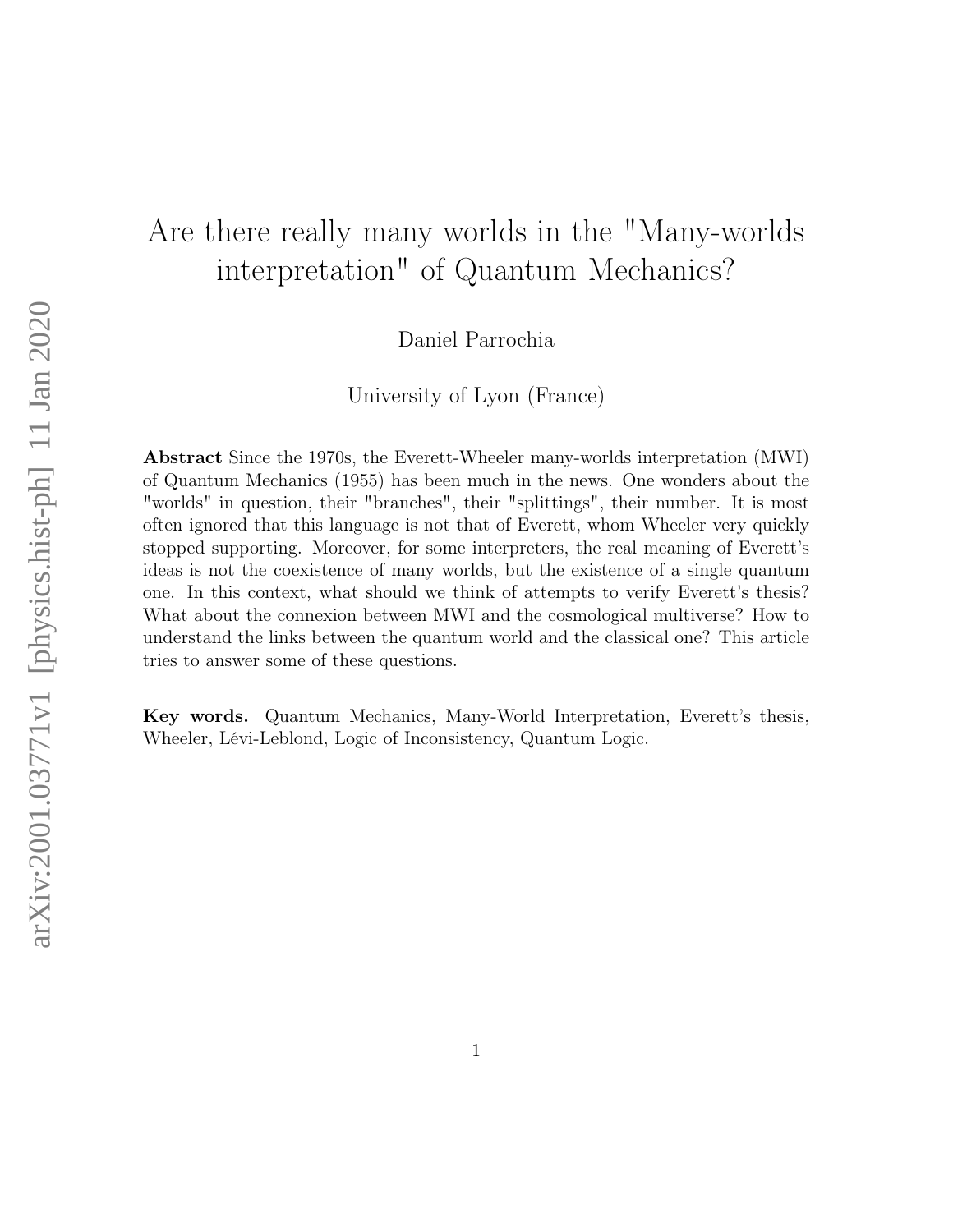«He believed in an infinite series of times, in a dizzily growing, ever spreading network of diverging, converging and parallel times. This web of time - the strands of which approach one another, bifurcate, intersect or ignore each other through the centuries - embraces every possibility. We do not exist in most of them. In some you exist and not I, while in others I do, and you do not, and in yet others both of us exist. In this one, in which chance has favored me, you have come to my gate. In another, you, crossing the garden, have found me dead. In yet another, I say these very same words, but am an error, a phantom.»

> Jorge Luis Borges (The Garden of Forking Paths (1941))

## 1 Introduction

The interpretation of advanced Quantum Mechanics by Hugh Everett III, in his doctoral dissertation of 1957, is generally presented, since the famous DeWitt article and book of the 1970s (see [\[DeWitt 70\]](#page-29-0) and [\[DeWitt 73\]](#page-29-1)) as the «Many-Worlds Interpretation» (MWI).

It is not useless for younger generations of physicists and astrophysicists to recall in what context it was born. As Max Jammer, the famous historian of quantum physics wrote, the first quantum theories of measurement were dualistic, postulating "two fundamentally different modes of behavior of the state functions" and "made the possibility of observation or measurement contingent on the existence of an extraneous macroscopic apparatus or of an ultimate observer" ([\[Jammer 74\]](#page-30-0), 508). Now, when the relativist groups at Princeton and Chapel Hill focused their interests on the possible formulations of a quantum theory of general relativity ([\[Misner 57\]](#page-30-1)), the idea of a quantization of a closed system like the universe of general relativity, or the idea of a "state of the universe", gradually emerged. But the available dualistic theories of measurement denied to such concepts any operational meanings. So, it was necessary to identify the observer (eventually an automaton) or the measuring apparatus as part of the total system.

A consequence was to reject the idea of a discontinuous exchange or "collapse" of the wave packet, and this is such a theory which was proposed in 1957 by Hugh Everett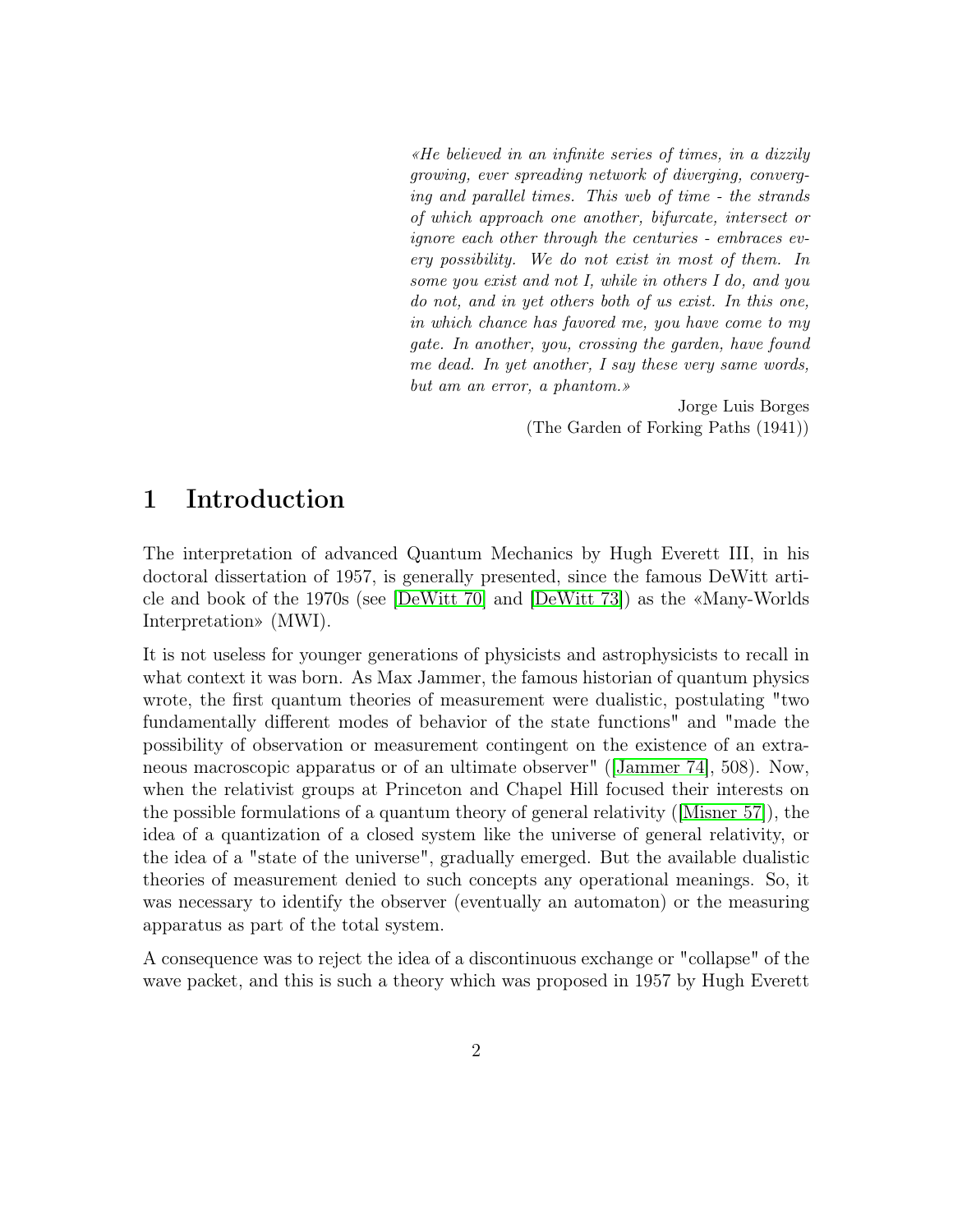III. Then the problem was to explain how we could get, however, a measurement corresponding to what happens in the world we are living.

What Everett proposed is very well summarized by Emily Adlam : «although quantum mechanics predicts that observers should end up in superposition states, the observer subsystem always has a unique determinate state relative to each distinct state of the instrument subsystem. So if we regard each observer-instrument composite as a single observer, we can understand why measurements always appear to have a unique outcome.» (see [\[Adler 09\]](#page-27-0), 4).

Everett's 'relative state' formalism has since undergone significant development, and several different variants have emerged, including the Many-Worlds ([\[DeWitt 70\]](#page-29-0), [\[DeWitt 73\]](#page-29-1)), Many-Minds ([\[Albert 88\]](#page-27-1)) and Many-Histories ([\[Gel 90\]](#page-29-2) approaches. Soon after, the development of «decoherence theory» revealed that, using the standard formalism of quantum mechanics, macroscopically distinct branches of the wavefunction were almost entirely free from interference and evolve approximately classi-cally<sup>[1](#page-2-0)</sup> (see [\[Wallace 10\]](#page-32-0)).

As Adlam also recalls, this has given rise to the Oxford school approach (championed by Deutsch (see [\[Deutsch 86\]](#page-29-3), [\[Deutsch 99\]](#page-29-4)), Saunders (see [\[Saunders 08\]](#page-31-0), Wallace (see [\[Wallace 12\]](#page-32-1)), Greaves (see [\[Greaves 04\]](#page-30-2)) and others), which argues that the quantum worlds may be understood as emergent features of the structure produced by decoherence, rather than being distinct elements of an ontology (see [\[Adler 09\]](#page-27-0), 4).

The problem is that the original Everett's thesis never mentioned terms like «worlds», «branches», «minds», «histories» nor any kind of «splitting» of world into worlds. And contrary to what some popularization has claimed (see New Scientist, 2014, september, the 24th), Everett is not «the man who gave us the multiverse». So, we have to be careful with what is actually said about Everett's theory or its variants (sometimes named Everett-Wheeler or even Graham-Everett-Wheeler MWI). Perhaps we can first recall here what was exactly Everett's thesis.

## 2 Everett's thesis, article and comment

Everett's theory began to be known to the scientific community through the article he published in 1957 (see [\[Everett 57\]](#page-29-5)), but his Ph.D. thesis itself, which he supported

<span id="page-2-0"></span><sup>&</sup>lt;sup>1</sup>This does not mean that the quantum world is but a joint of classical ones.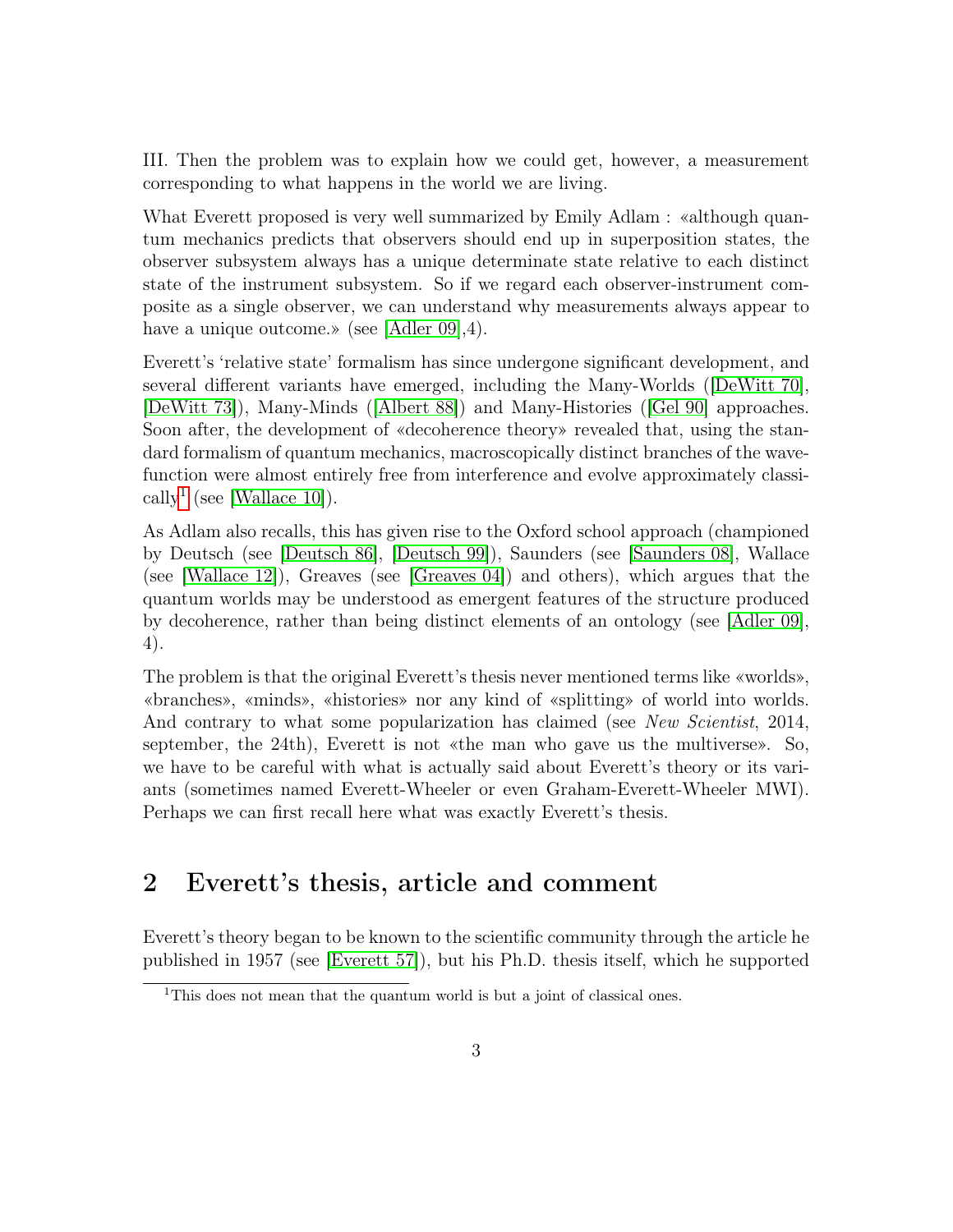at Princeton University, dates back to 1955.

A surprise awaits the reader who opens Everett's thesis for the first time after having heard a lot about it. This one is not called "Many worlds theory" but "The theory of the universal wave function".

Using at the time the recent von Neumann terminology (see [\[von Neumann 55\]](#page-30-3)), Everett begins by distinguishing two very different processes in quantum mechanics, the two fundamentally different ways in which the state function can change:

«Process 1: The discontinuous change brought about by the observation of a quantity with eigenstates  $\phi_1, \phi_2, ...,$  in which the state  $\psi$  will be changed to the state  $\phi_j$  with probability  $|\psi, \phi_j|^2$ ;

Process 2: The continuous, deterministic change of state of the (isolated) system with time according to a wave equation  $\frac{\partial \psi}{\partial t} = U\psi$  where U is a linear operator.»([\[Everett 55\]](#page-29-6), 4).

From this remark, Everett questions the consistency of this scheme where the observer and his object-system form a single (composite) physical system S. Indeed, the situation becomes quite paradoxical if one allows for the existence of more than one observer  $A$  ([\[Everett 55\]](#page-29-6), 4-6).

Everett then shows very well that we can not escape by limiting the number of observers to one (in fact, they can be several) or by limiting the application of Quantum Mechanics to a domain of experience that would be infra-macroscopic (where would the quantum/classical limit be?[2](#page-3-0) ). Similarly, we can not forbid some observer B to be in possession of the state function of  $A + S$ , nor to abandon the idea that the state function is a complete description of the system (which would presuppose the introduction of hidden variables).

The only credible alternative is to assume the universal validity of quantum description by abandoning the idea that certain measurement processes would play a privileged role. (In short, Everett proposes to abandon the Process 1, i.e the idea of the so-called «collapse of the wave function» when measuring quantum phenomena). Then:

«Since the universal validity of the state function description is asserted, one can regard the state functions themselves as the fundamental entities, and one can even consider the state function of the whole universe. In this sense this theory can be

<span id="page-3-0"></span><sup>&</sup>lt;sup>2</sup>There is still no decoherence theory at the time. The first views about decoherence were introduced by H. Dieter Zeh in 1970.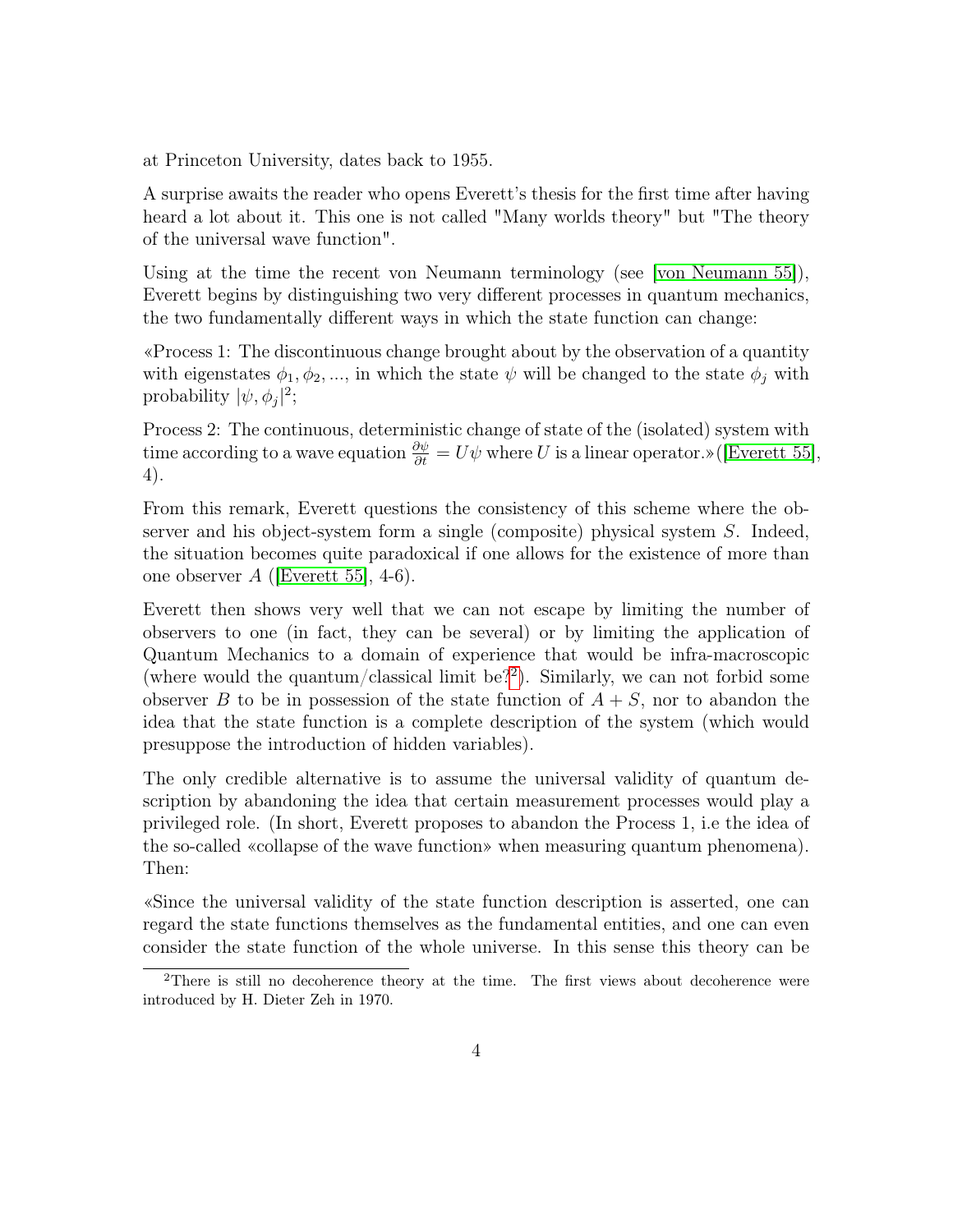called the theory of the "universal wave function", since all of physics is presumed to follow from this function alone. There remains, however, the question whether or not such a theory can be put into correspondence with our experience. The present thesis is devoted to showing that this concept of a universal wave mechanics, together with the necessary correlation machinery for its interpretation, forms a logically self consistent description of a universe in which several observers are at *work.*» ([\[Everett 55\]](#page-29-6), 9).

Now, in Quantum Mechanics, as we know, a composite system cannot be represented, in general, by a single pair of subsystem states, but can be represented only by a superposition of such pairs of subsystem states. Of course, each element of the superposition may be conceived as containing a definite observer state and a definite relative object-system state.

In this sense, it must be conceded that there is already, in Everett's thesis, what DeWitt will later interpret as a multiplicity of "worlds": as Everett says, «each element of the resulting superposition describes an observer who perceived a definite and generally different result, and to whom it appears that the object-system state has been transformed into the corresponding eigenstate» ([\[Everett 55\]](#page-29-6) 10).

This is clearly expressed in the dissertation. But those "worlds" (the word is not even pronounced), are not worlds in the common sense (with trees, animals, cars, and you and me). They are just observer-system states. Some interpreters like Michel Bitbol ([\[Bitbol 91\]](#page-28-0)) even reduces them to "points of view".

All that constitutes the introduction (Chapter 1) of Everett's thesis. The rest of the dissertation develops his theory in about 80 pages and 4 essential points:

1) The introduction of some quantitative definitions applying to the attitude of the operators or the degree of correlation of the subsystems of the global composite system;

2) The mathematical formalization of these notions through the theory of information (Chapter 2: "probability, information and correlation");

3) The application of all this to the quantum mechanics of composite systems (the concept of relative state functions, and the meaning of the representation of subsystems by non-interfering mixtures of states characterized by density matrices) (Chapter 3: "Quantum Mechanics");

4) The notions of information and correlation are then applied to quantum mechanics (Chapter 4: "Observation"). The final section of this chapter discusses the measure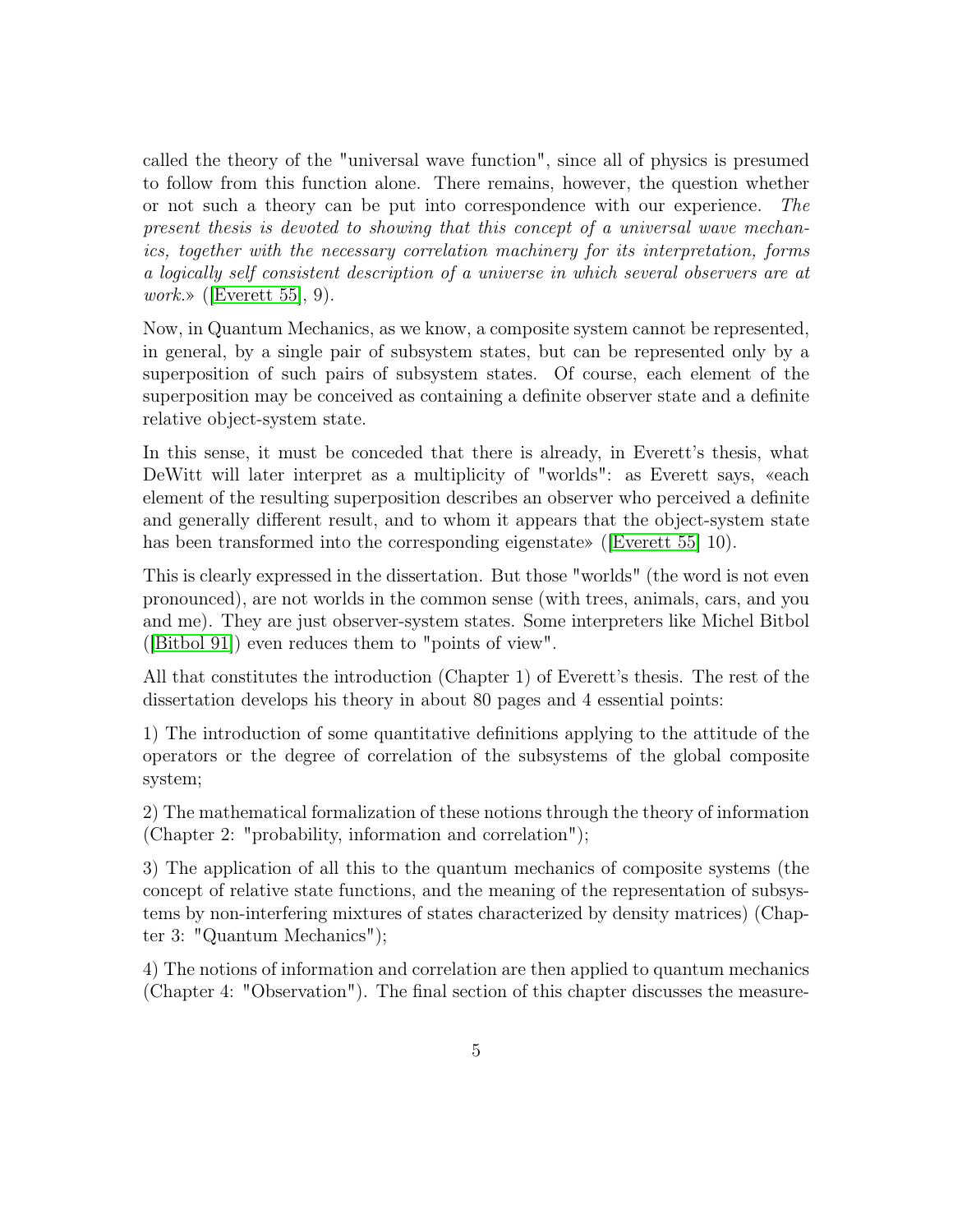ment process, which is simply, for Everett, a correlation-inducing interaction between subsystems of a single isolated system. A simple example of such a measurement is given and discussed, and some general consequences of the superposition principle are considered.

The rest of the thesis (about 40 pages) includes two additional chapters.

A fifth chapter (Chapter 5: "Supplementary topics") still discusses some particular situations (relation to macroscopic objects and classical mechanics, the process of amplification, the question of reversibility and irreversibility of measuring processes, the case of approximate measures and, finally, includes a discussion of a spin measurement example).

Here we do not resist the desire to extract from the point 3 (reversibility and irreversibility) this small passage, particularly edifying for the continuation of our intention :

«There are, therefore, fundamental restrictions to the knowledge that an observer can obtain about the state of the universe. It is impossible for any observer to discover the total state function of any physical system, since the process of observation itself leaves no independent state for the system or the observer, but only a composite system state in which the object-system states are inextricably bound up with the observer states. As soon as the observation is performed, the composite state is split into a superposition for which each element describes a different object-system state and an observer with (different) knowledge of it. Only the totality of these observer states, with their diverse knowledge, contains complete information about the original object-system state – but there is no possible communication between the observers described by these separate states. Any single observer can therefore possess knowledge only of the relative state function (relative to his state) of any systems, which is in any case all that is of any importance to him.» ([\[Everett 55\]](#page-29-6), 98-99).

So, as everyone can see, Everett never said that the reality to which we have access through the quantum wave function could be decomposed into a multiplicity of worlds (which, because of this "decomposition", would be classical). He only said that, "as soon as the observation is performed", the composite state is split *into a superposition* of different composite system-observer states.

In a final part (Chapter 6: "Discussion") Everett discusses different interpretations of Quantum Mechanics, including the Copenhagen interpretation. In the latter, Everett blames, in particular,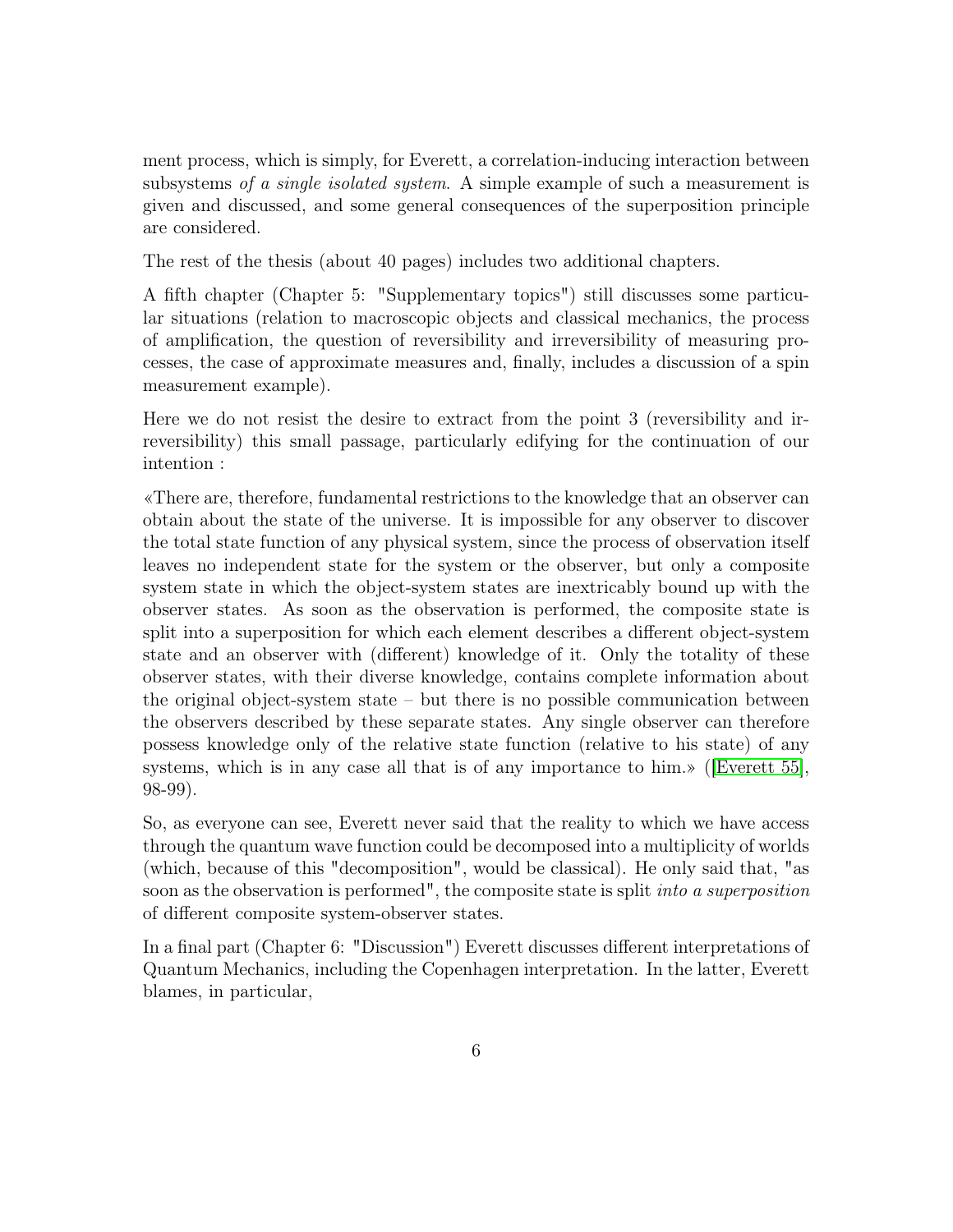« its strong reliance upon the classical level from the outset, which precludes any possibility of explaining this level on the basis of an underlying quantum theory. (The deduction of classical phenomena from quantum theory is impossible simply because no meaningful statements can be made without pre-existing classical apparatus to serve as a reference frame.) This interpretation suffers from the dualism of adhering to a "reality" concept (i.e., the possibility of objective description) on the classical level but renouncing the same in the quantum domain.» ([\[Everett 55\]](#page-29-6), 117).

We would have to remember these two texts when we will study (section 4) the position of the French physicist J.-M. Lévy-Leblond. But, firstable, let us explain why the Everett's interpretation is not, as one believed at the beginning, the «Everett's-Wheeler» theory.

## 3 Wheeler's attitude

Wheeler's attitude towards Everett and his thesis is a textbook case. At first seduced (it was the time of one spoke, for sure, of the «Everett-Wheeler theory»), he gradually rejected it, and for reasons that do not seem, by far, all rational. Byrne ([\[Byrne 10\]](#page-28-1), 307) recalls that, in 1972, Max Jammer, who was writing the last chapter of his Philosophy of Quantum Mechanics and probably had heard about Everett's thesis, asked Wheeler for his address. By that time, Wheeler had apparently lost track of Everett and could not give him. As Thibault Damour points out ([\[Damour 05\]](#page-29-7), 185), this late request from Jammer proves that he was not aware of this thesis (dating back to 1957) before the echo given it by the DeWitt article of 1970. Wheeler, obviously, had not warned him.

Later on, Jammer got Everett's address from DeWitt, wrote to Everett, who answered, and finally, was able to devote a few pages of his book to "many worlds theories".

However, Everett seemed, in the meantime, to be at least partly detached from physics. Wheeler, who had first defended him, had been gradually striving to disavow him, probably under the influence of Bohr and the Copenhageners. According to Byrne, as early as the spring of 1957, Bohr had rejected Everett's quantum model as heretic on the grounds that "it violated Bohr's prohibition on the subject of reality as quantum mechanical, as fundamentally non-classical" ([\[Byrne 10\]](#page-28-1), 327 ). Wheeler still defended Everett in the Review of Modern Physics in 1957, but reaffirmed his loyalty to Bohr whom he met at the *First Atoms for Peace Award* in Washington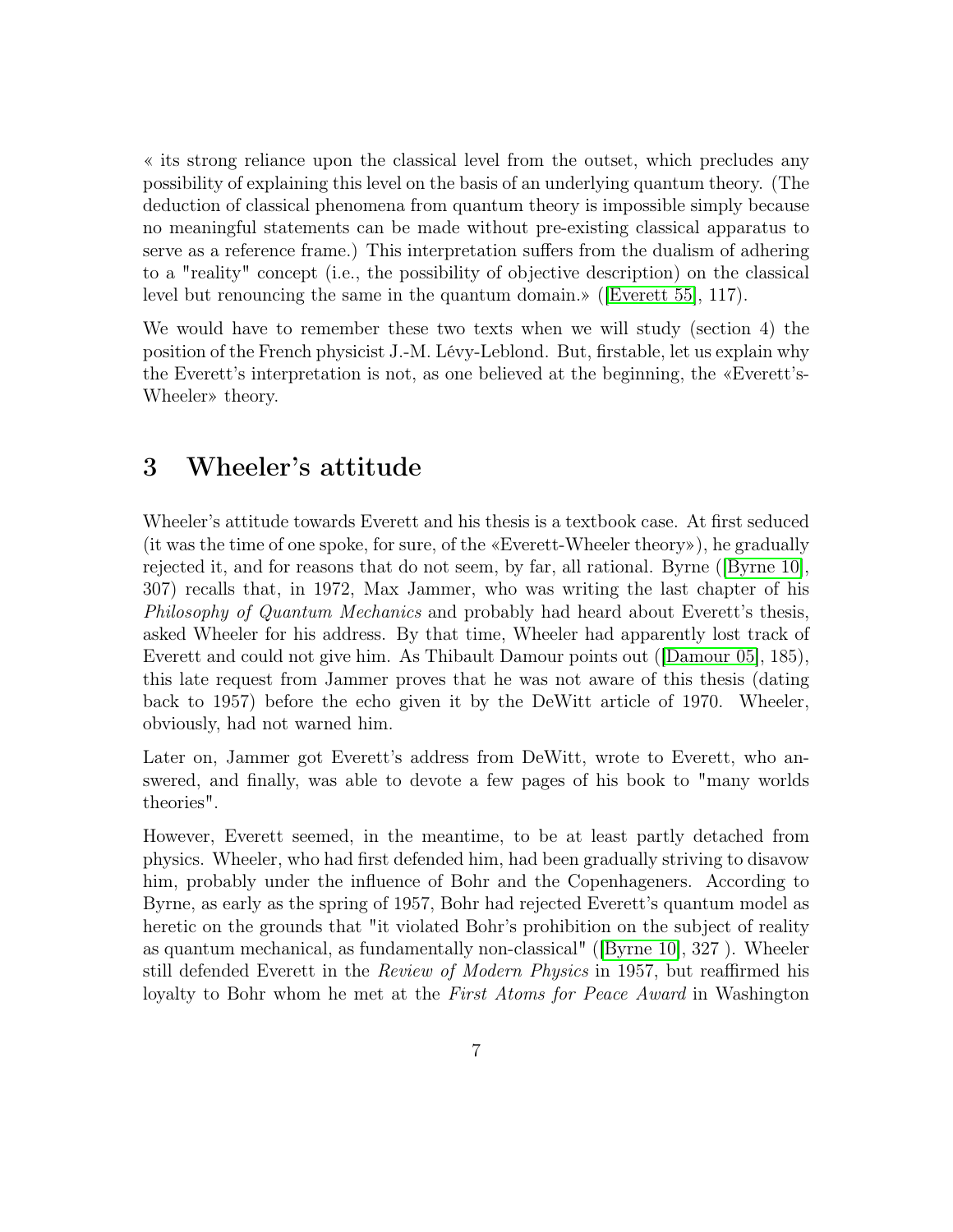DC the same year. Fortunately, Everett was not there to hear the compliments he made to the master.

As Peter Byrne humorously shows, as long as one only talked about Everett's thesis behind the doors, everything was fine, and Wheeler could still defend it quietly. But "after DeWitt started up his bandwagon, the world at large was paying attention to the Everett-Wheeler theory of multiple universe and Wheeler was torn" ([\[Byrne 10\]](#page-28-1), 327). He did not deny that the theory had merit but began to tiptoe away, especially since not only Copenhageners but also physicists like Feynman considered the manyworlds a "ludicrous idea".

Hesitant and cautious, in case the thesis suddenly proved true, Wheeler defended again a certain version of it at the 1972 Trieste Conference, where he claimed that no one could deny the co-existence of alternative stories of the universe in connection with the quantum fluctuations of the geometry of space : as Byrne remarks, it was only the superposition principle writ large. At the same time, however, although in awe of his recent discoveries (the Black Hole concept, a book on gravitation with Misner and Kip Thorne), he seemed increasingly sensitive to relativistic theses of Greek origin on permanent change (ranging from to the point of arguing that the only law in physics is that there is no laws), and now seemed to espouse Bohr's view that the observation changes the observed object. Doing so, Wheeler came dangerously close to Wigner's idealistic positions regarding the fact that consciousness created reality: Everett thought strictly the opposite.

In 1974 in Strasbourg, his religion was made: he now excluded the observer from the wave function, admitted Wigner's argument that the wave mechanics only described correlations between conscious observations and recognized that the wave function of the universe could hardly exist, especially since the adoption of a deterministic universal wave function (as in Everett's dissertation) removed any sense of predictability. Wheeler now described Everett's thesis as extreme and detached himself from it more and more<sup>[3](#page-7-0)</sup>.

<span id="page-7-0"></span><sup>&</sup>lt;sup>3</sup>Maybe Wheeler had also better arguments, as those exposed in 1979 and reported by Byrne (see [\[Byrne 10\]](#page-28-1), 332): for him, Everett's theory included a denial of a really physical quantum character of Nature and a kind of disinterest for a real explanation of the universe where we live.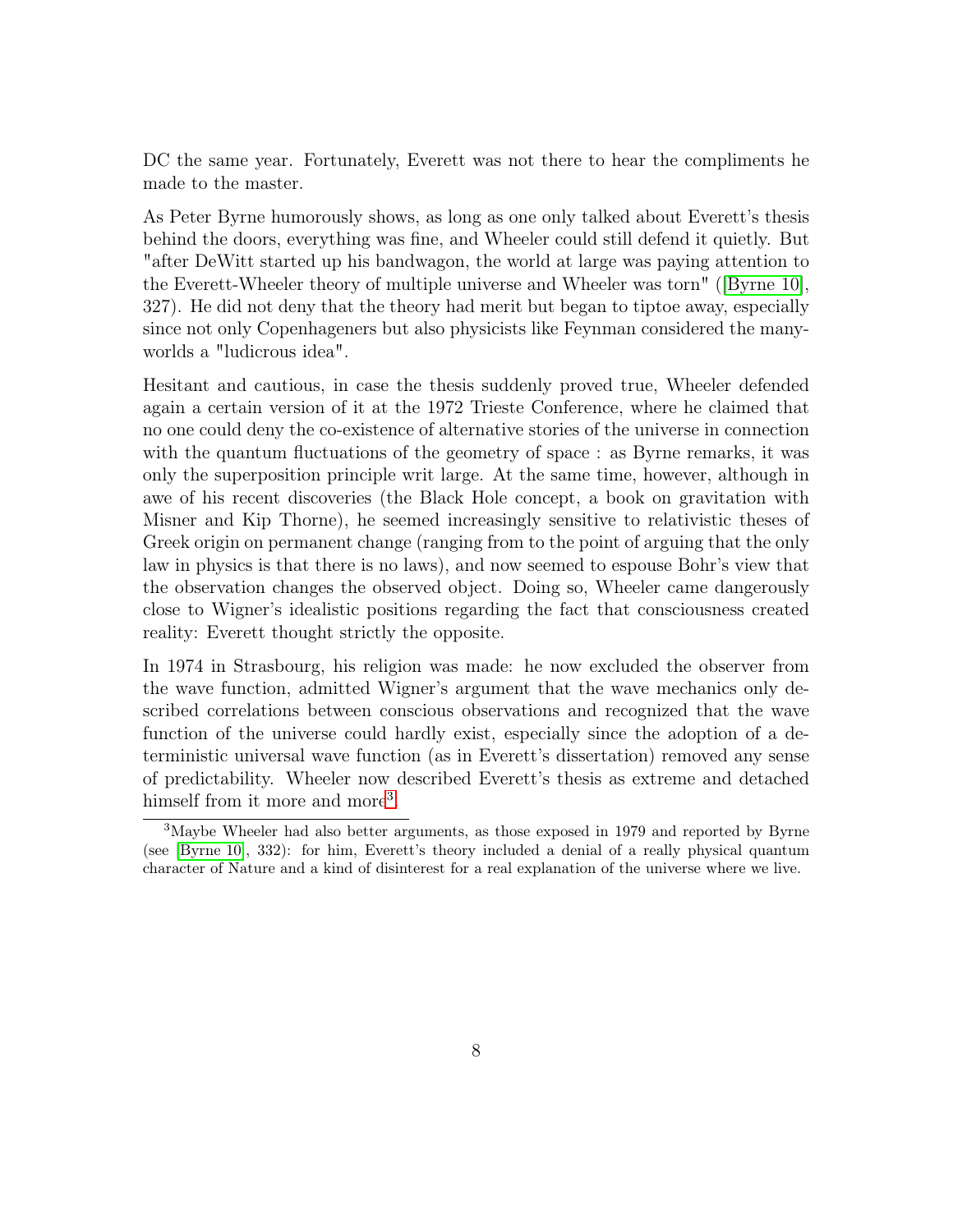## 4 A judicious remark of Lévy-Leblond

It is in this context that the French physicist Jean-Marc Lévy-Leblond was led to make a capital remark. Having attended the Strasbourg conference, he wrote a few years later, in August 1977, a letter to Everett which began as follows:

«Dear Dr Everett,

I obtain your address through the kindness of Prof. Wheeler<sup>[4](#page-8-0)</sup> who suggested that I directly ask your opinion on what I believe to be a crucial question concerning the Everett and no-longer-Wheeler (if I understood correctly!) interpretation of Qu. Mech.»(see [\[Barrett 12\]](#page-28-2), 311).

Lévy-Leblond continued as follows :

«The question is one of terminology: to my opinion, there is but a single (quantum) world, with its universal wave function. There are not "many worlds", no "branching", etc., except as an artefact due to insisting once more on a classical picture of the world. This idea is developed in greater details in pp.184-185 of the enclosed preprint<sup>[5](#page-8-1)</sup>. Your comments on this point, and other ideas in this paper, would be much appreciated, as well as any recent work of yours on this questions.

Sincerely yours,

Jean-Marc Lévy-Leblond.» (see [\[Barrett 12\]](#page-28-2), 312).

As it is said in [\[Barrett 12\]](#page-28-2), the Lévy-Leblond's paper from 1976 "concerns the conceptual structure of the quantum measurement problem, the Copenhagen interpretation, and Everett's pure wave mechanics" ([\[Barrett 12\]](#page-28-2), 312). Like Everett, Lévy-Leblond blames the Copenhagen interpretation for relying too much on classical intuition, and thus for sacrificing the quantum understanding of the measurement process. But, symmetrically, he blames DeWitt's splitting worlds interpretation of Everett's views which distorts them and make them rely, as in the previous case, on classical world.

In the Copenhagen interpretation, the collapse of the wave function, while projecting the universal state vector, allows to keep only one world in place of the "superposition of states". In Everett's theory, as interpreted by DeWitt, one accepts the simultaneous existence of the many worlds corresponding to all possible outcomes

<span id="page-8-0"></span><sup>4</sup>Apparently, Wheeler had found it in the meantime...

<span id="page-8-1"></span><sup>&</sup>lt;sup>5</sup>The preprint was [\[Lévy-Leblond 76\]](#page-30-4).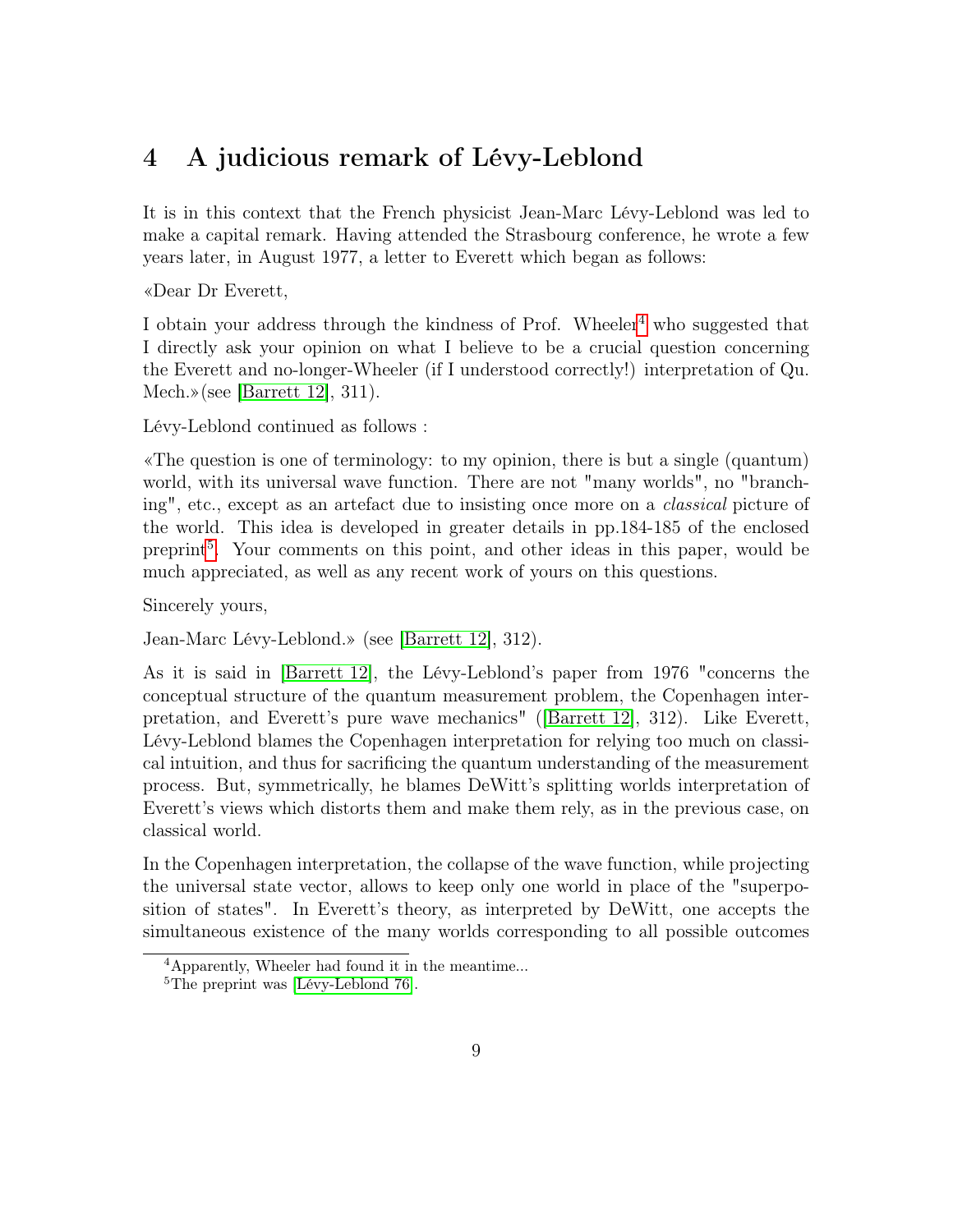of the measurement. But, in this case too, the "many worlds" idea, according to Lévy-Leblond, is just a "left-over" of classical conceptions.

«The coexisting branches here, as the unique surviving one in the Copenhagen point of view, can only be related to worlds described by classical physics. The difference is that, instead of interpretating the quantum "plus" as a classical "or", DeWitt and al. interpret it as a classical "and". To me, the deep meaning of Everett ideas is not the coexistence of many worlds, but on the contrary, the existence of a single quantum one. The main drawback of the "many worlds" terminology is that it leads one to ask the question of "what branch we are on", since it certainly looks as our consciousness definitely belongs to only one world at a time. But this question only makes sense for a classical point of view, one more» (see [\[Lévy-Leblond 76\]](#page-30-4) 184-185).

In his response of November 15, 1977, Everett salutes Lévy-Leblond's article as "one of the meaningful papers" that he has read on the subject and gives his full consent to Lévy-Leblond's analysis :

«Dear Prof. Lévy-Leblond,

The reason for the delay in acknowledging receipt of your preprint "Towards a Proper Quantum Theory" is that it is one of the more meaningful papers I have seen on the subject, and therefore deserving of a reply. This is always a mistake for me, as I very rarely complete a thorough review of papers, despite all good intentions. In this case, your observations seem entirely accurate (as far as I read).»

The thing is even clearer when we look at the rough draft of the letter, in which the second paragraph says:

«I have not done further work in this area since the original paper in 1955 (not published in entirely until 1973) as the "Many-Worlds interpretation etc." This, of course, is not my title as I was pleased to have the paper published in any form anyone chose to do it in! I, in effect, had washed my hands of the whole affair in 1955. Far be it for me to look a gift Boswellian writer in the mouth! But your observations are entirely accurate (as far as I have read)» (see [\[Barrett 12\]](#page-28-2), 313).

Everett actually says three things in essence: 1) I closed the file in 1955 and all that no longer interests me (I washed my hands); 2) One [DeWitt] wanted to name this theory "many worlds interpretation" and, of course, this is not the title I gave it. But I was not going to be choosy, since one [DeWitt] was republishing my work and, moreover, taking as much interest in myself as Boswell could have done by chronicling the life of Samuel Johnson; 3) That said, you are absolutely right.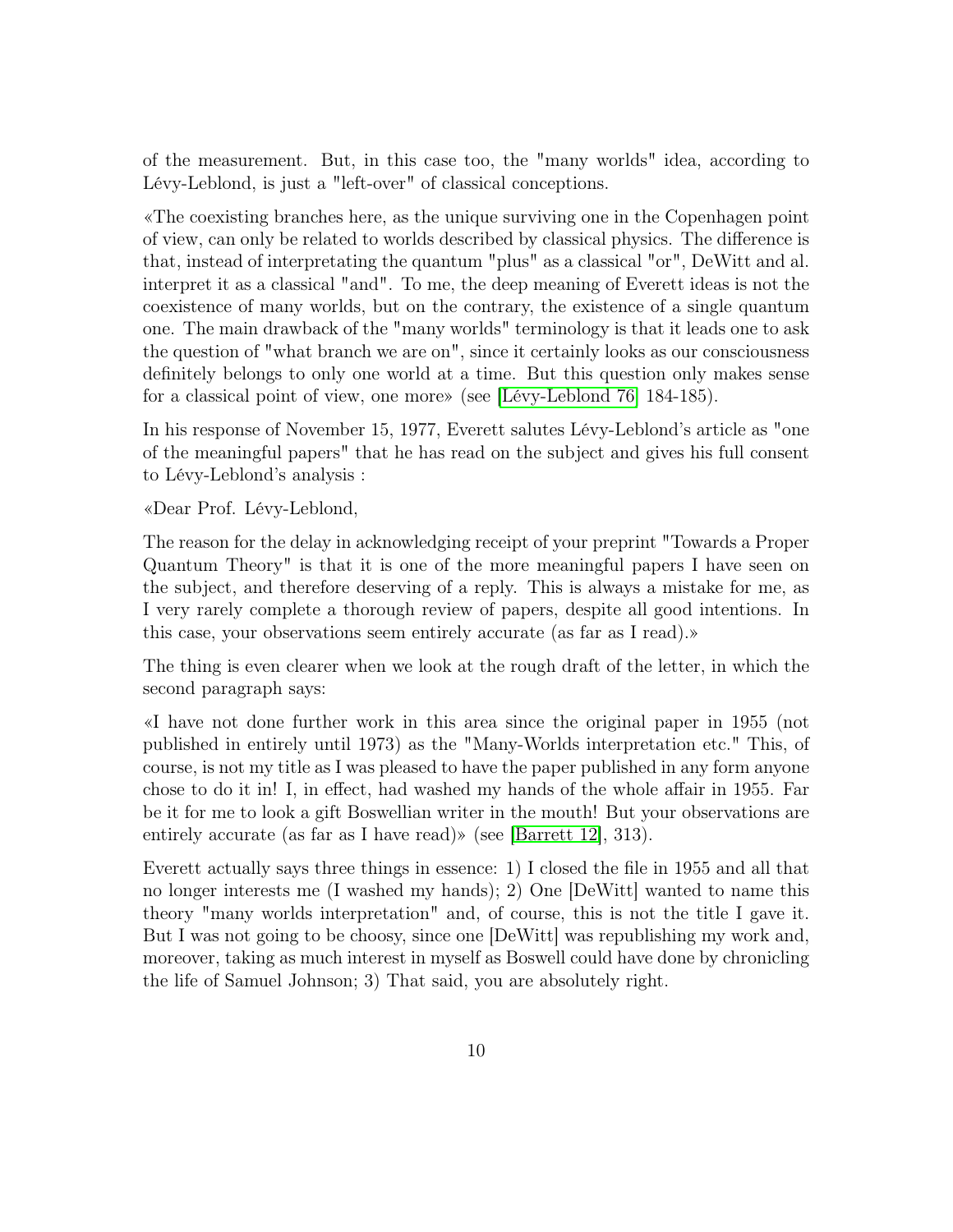And so it is not questionable, as Barrett ([\[Barrett 12\]](#page-28-2), 313) recognizes, that in both version of the letter, Everett agrees that his formulation of quantum mechanics is best understood in terms of a single quantum world.

In other words, this correspondence should not be interpreted as Peter Byrne does, assuming that since the multiple worlds were not actually mentioned in either version of Everett's thesis, Levy-Leblond would probably not understand these were there. In fact, Byrne does not understand the problem (or acts as if he does not understand it) and takes for granted what precisely is in question:

«That the multiverse is a giant superposition embracing branching worlds, some classical, some not, was a key feature of Everett's theory – and this important feature was not clearly explained in either version of his dissertation. It is relevant to why he always viewed the uncountably infinite branches as "equally real".» (see [\[Byrne 10\]](#page-28-1), 331).

The fact that Everett's supposed multiverse (with giant superposition embracing branching worlds, etc.) is a key feature of his theory is all the less certain that Everett himself never said that.

Byrne then quotes the end of the letter where Everett explains his disinterest for these problems since 1955 (which is, of course, not quite true), but he carefully omits the point 3 emphasized above, namely that Everett declares its total agreement with the interpretation of Lévy-Leblond!

In other words, for Everett, exit the famous "many worlds". This term is, in fact, a bad terminology, as Ben-Dov has also well shown in a book directed by Cini and Lévy-Leblond in the 1990s:

«The many-worlds image may perhaps serve as a useful heuristic tool for a first introduction to Everett formulation. But if taken too literally, as is sometimes the case, it leads to consequences which are not necessarily implied by the original mathematical formalism. That is, if one wishes to hold that the measurement process actually "splits" a single world in two (or more), then the splitting "worlds" must be regarded as distinct objects, whose number, at any moment, is well-defined. And as an actual multiplication of things, the "split" itself must be considered as a real physical event, taking place instantaneously (and at some well-defined moment) at the whole spatial extension of each "world" whenever a quantum measurement is effected. One thus arrives at a quite spectacular world-view, which has probably won for Everett"s theory more publicity than credibility.

But theses features are not necessarily implied by mathematics, and indeed it is quite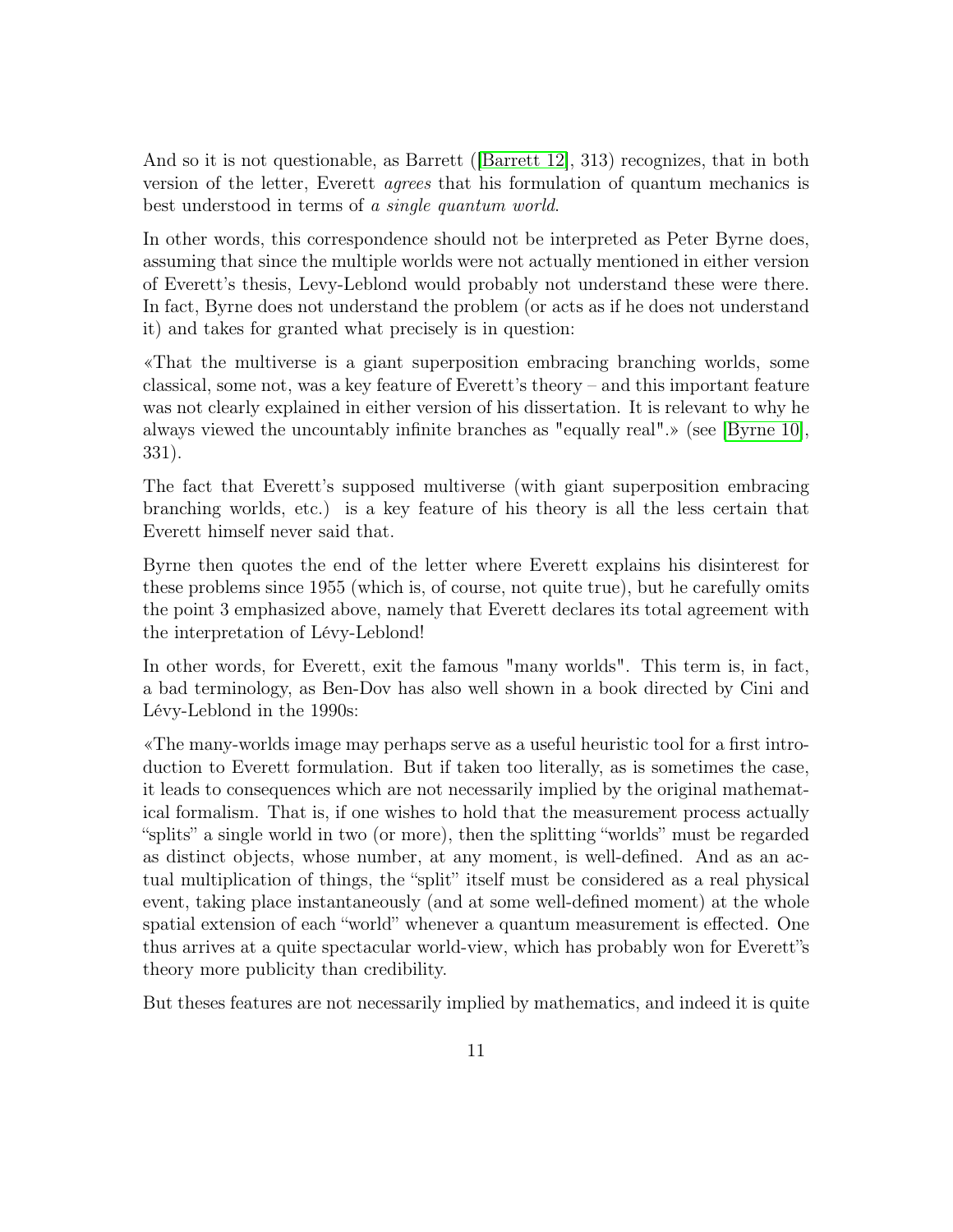probable that Everett's original position was much more loyal to the mathematical formalism than is the "many-worlds" interpretation. In fact, as Everett (1957) is clearly aware, the branches (or for him, simply "elements of the superposition") appearing in equations [...] are just vectors in Hilbert space. Thus their "number" is representation-dependent, and no objective meaning can be given to their multiplication. In a similar vein, instead of speaking about a world-mutiplying "split" taking place at some well-defined moment, Everett stresses the continuity of the measurement process, which (from the point of view of what he calls "the complete theory") consists of nothing more than a normal unitary evolution of the composite wave function.

Everett also never hints at every worldwide "split". For him, the only thing which changes with measurement is the state of the apparatus (or the observer), which becomes correlated with the state of the microobject by interacting with it. It is also significant to note that in both of his published papers Everett (1957, 1973) never uses the term "worlds", and even the term "split" appears in the article which he originally published (Everett 1957) only in a footnote added in proof, where he cites arguments put forward by "some correspondents" who might have suggested that term in the first place<sup>[6](#page-11-0)</sup>.» ([\[Ben-Dov 90\]](#page-28-3), 142).

In this context, we can probably eliminate the speculations concerning the "number" of the "many worlds" (see, for example, [\[Healey 84\]](#page-30-5)), as well as the objections related to them and assuming they are an (uncountable) infinity (see [\[d'Espagnat 76\]](#page-29-8); [\[Popper 82\]](#page-31-1), 93; [\[Gauthier 84\]](#page-29-9), 33[7](#page-11-1)-338)<sup>7</sup>.

More recently, a very remarkable article by Stephen Boughn noted the difference between the ideas of Everett and his supporters (DeWitt, Graham, etc.). While highlighting the plethora of universes involved in the thesis (not an infinity, however), the author showed both the interest and the problems raised by the position of Everett. Sympathetic with Lévy-Leblond's view, he said to "suspect that most of the conundrums and paradoxes associated with quantum mechanics arise from trying to impose classical views on what are essentially quantum phenomena" ([\[Boughn 18\]](#page-28-4), 14-15).

Once rid of "many-worlds" fiction and its folklore, knowing that the universal wave function is in fact, for Everett, the only reality, we still have to wonder about this

<span id="page-11-0"></span> $\overline{6\text{As we}}$  have seen, however, Everett uses also the word "split" in two occasions in his dissertation (see above and [\[Everett 55\]](#page-29-6), 103-104).

<span id="page-11-1"></span><sup>7</sup>These questions seem all the less relevant as proponents of the Copenhagen interpretation could also wonder, symmetrically, about the number of times the wave function collapses ...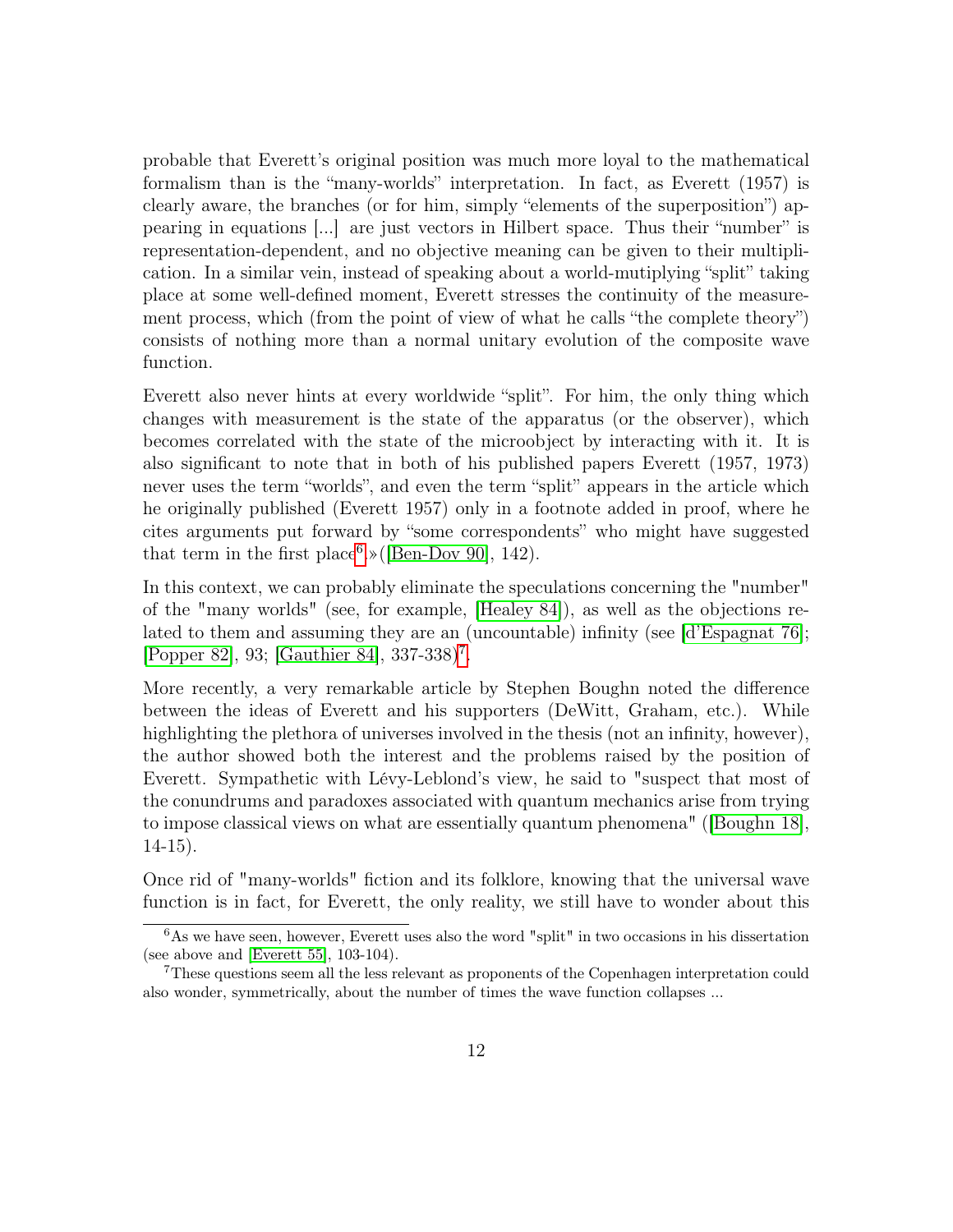term of "reality", which is not entirely clear. It seems that Everett's realism has been essentially an "operational" realism, so that the wave function is a construct that we invented to deal with our observations of physical phenomena, which brings back its meaning to the use that we do it. But among the different uses, one is to make it settle the question of the measure (and it does not regulate it) and the other to associate it with the whole universe, observer included, which seems to put back (a bit like Spinoza or Hegel) the distinction between theory and what it's about. According to Boughn, and rightly so, we must be again very careful here: with a wave function on the whole Universe, how (and where?) find an experimental / observational corroboration of the theory? In addition, it must be remembered that the "classical cosmology has provided a very successful description of the large-scale structure of the universe without ever worrying that observers are not included in that formalism "([\[Boughn 18\]](#page-28-4), 28).

For all these reasons, and whatever may be the interest and even the fecundity of Everett's thesis, it should not be considered, for the author, as a good solution, especially since it leaves out what has been at the base of Quantum Mechanics, namely, the quantum of action. Moreover, the question of the collapse of wave function and that of measurement (this latter being also a problem in classical physics) may well be false problems. In this sense, Everett's thesis, rid of its fictional Borgesian aura, leaves us, just like Quantum Mechanics in its usual interpretation, in front of a single world.

But if Everett's thesis is that of a single quantum world, what about *experiments* (which remain essentially, until today, thought experiments) designed to test, not exactly the theory of Everett but the DeWitt distortion of it in the form of the "many-worlds" interpretation? Let's first look at what it's all about.

## 5 Testing the Everett's theory?

In the last part of his first article on Everett's theory ("Final assessment"), De-Witt admitted that «it can never receive operational support in the laboratory» ([\[DeWitt 70\]](#page-29-0), 35). No experiment, he said, could reveal the existence of the "other worlds" in a superposition of states like those described in the theory. However, he admitted that a decision between the two main interpretations of Quantum Physics (Bohr and Everett ones) "may ultimately be made on grounds other than direct laboratory experimentation". For example, in the very early moments of the universe, during the cosmological «Big Bang», the universal wave function may have possessed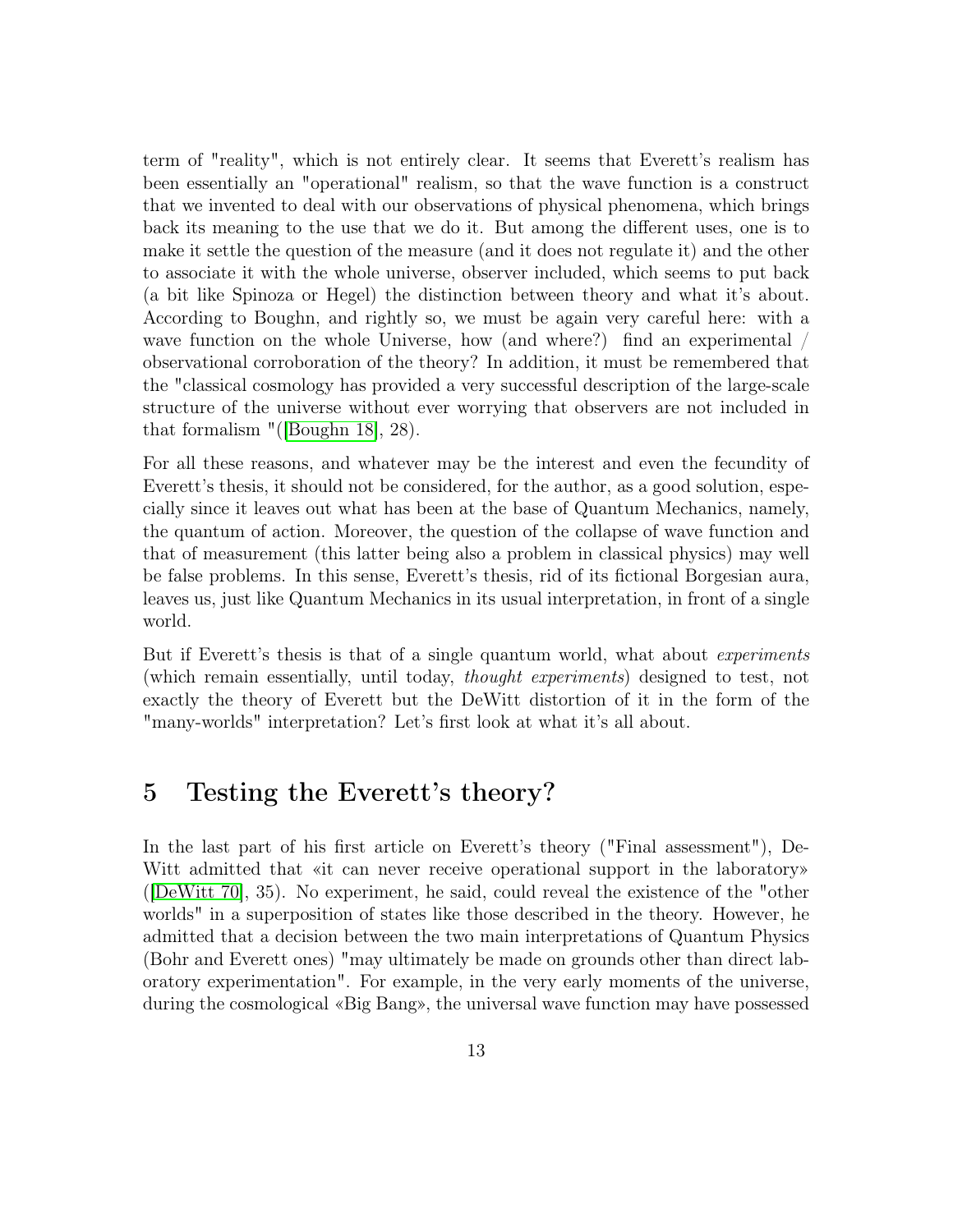an overall coherence as yet unimpaired by condensation into non-interfering branches. Such initial coherence may have testable implications for cosmology.

So, it seems that the Many Worlds Interpretation (MWI) could be distinguishable from the ideal collapse theory. According to Lev Vaidman (see [\[Vaidman 2018\]](#page-32-2)), the collapse leads to effects that do not exist if the MWI is the correct theory.

However, as Vaidman has also shown ([\[Vaidman 2018\]](#page-32-2), §5), in order to observe the collapse of the wave function, one would need a super-technology to "undo" a quantum experiment, and in particular to reverse the detection process by macroscopic devices (see [\[Lockwood 89\]](#page-30-6), 223, [\[Vaidman 98\]](#page-32-3), 257) and other proposals by [\[Deutsch 86\]](#page-29-3). All of these propositions are in fact «gedanken experiments» that can not be realized with today or forseeable technology. Indeed, in these experiments, it would be necessary to observe an interference of different "worlds". Now, "worlds", in the usual sense, can be judged different if at least one macroscopic object is in states that can be distinguished macroscopically. It is therefore necessary to build an experiment that allows interference with a macroscopic body. Today, there exist interference experiments with larger and larger objects (for example,  $C_{70}$  fullerene molecules (see [\[Brezger 02\]](#page-28-5)). But these objects still do not seem large enough to be considered «macroscopic». Ideally, a truly decisive experience should involve the interference of states that are differentiated by a macroscopic number of degrees of freedom, a task that seems impossible for current technology. It can obviously be argued that the burden falls on the opponents of the MWI, because they claim that there is a new physics beyond the well-tested Schrödinger equation. That said, as shown by Schlosshauer ([\[Schlosshauer 06\]](#page-31-2), we have no evidence of this type.

On the other hand, the MWI will prove false if there is a physical process of collapse of the Universe wave function leading to a quantum state in a single world. As one knows, some clever proposals for highlighting such a process have been made (see [\[Pearle 86\]](#page-31-3)). These proposals – and Weissman's idea of nonlinear decoherence (see [\[Weissman 99\]](#page-32-4)) could allow us to observe additional effects, such as a tiny non-conservation of energy predicted by several experiments (see for example [\[Collett 95\]](#page-28-6)). Unfortunately, the effects were not found and some (but not all) of these models are now excluded (see [\[Adler 09\]](#page-27-0)).

As Vaidman also notes, much of the experimental evidence of quantum mechanics being statistical in nature, Greaves and Myrvold (see [\[Greaves 10\]](#page-30-7)) have done a careful study showing that our experimental data from quantum experiments do not support the MWI probability assumption any more than they take into account Born's rule in other approaches to quantum mechanics. Thus, the statistical analysis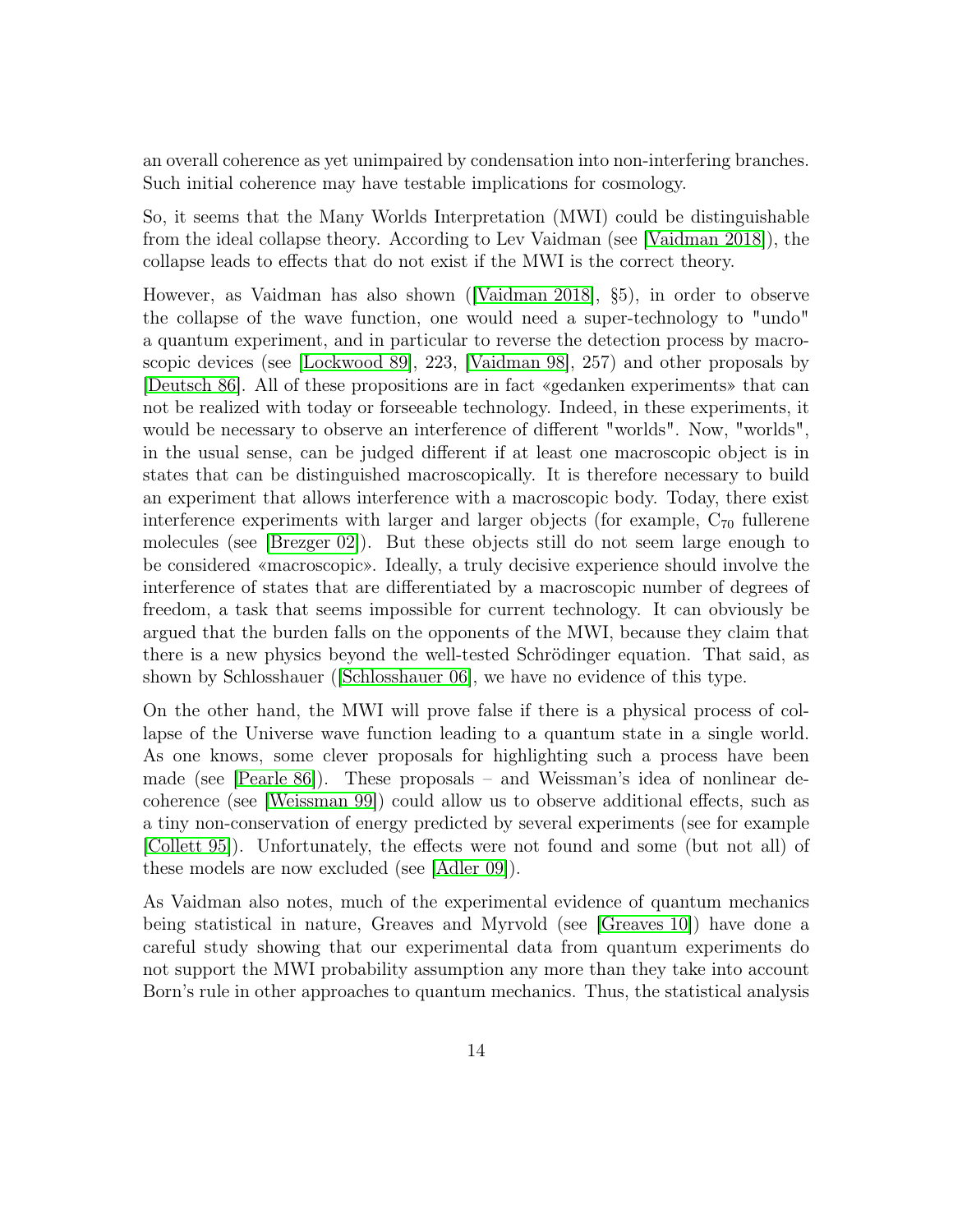of quantum experiments should not really help us to test the MWI. On the other hand, we could evoke a few speculative cosmological arguments that could plead in its favor (see [\[Page 99\]](#page-31-4), [\[Kragh 09\]](#page-30-8), [\[Aguirre 11\]](#page-27-2) and [\[Tipler 12\]](#page-31-5)).

More recently, Aurélien Barrau (see [\[Barrau 15\]](#page-28-7)), proposed a new experience of this nature. Arguing that the numerous cosmological multiverses are testable, the author deduces that this must also be the case for the quantum many-worlds. Concerning the test for MWI, some authors already made certain proposals. Until now, three have been considered :

1. The first test is connected to linearity. Because of linearity, it is possible to detect in some world the presence of other nearby worlds, through the existence of interference effects. However, this may be nearly impossible to experiment.

2. A second test implies gravity. The Many-worlds theory requires that gravity be quantized. Now, if gravity was to remain non-quantized, all the universes that the Everett interpretation predicts should become detectable (by their gravitational presence) – and so this detection would falsify the theory. Of course, this test is not crucial because gravity could be quantized and the Everett theory still be wrong.

3. The third one, related with the first, is based on reversible quantum computers. But it is today beyond the reach of artificial Intelligence.

Barrau proposes to model the many-worlds theory test on the cosmological multiverse test, as, for example, Page (see [\[Page 99\]](#page-31-4)). The idea is that, in the case of a single universe, if the probability of existence of a  $X$  universe is greater than that of a  $Y$ universe, then we must certainly be in the  $X$  universe. However, in DeWitt's design, all possible universes really exist. In this case, it is necessary to involve the number of observers to decide between them. If the numbers of observers - respectively  $N_X$ and  $N_Y$  are different in the universes X and Y, the probabilities of existence of these worlds are weighted by the number of observers in each of them. For example, if the ratio  $N_Y/N_X$  is greater than the ratio  $P(X)/P(Y)$ , then we will be in the universe  $Y$  instead. As Barrau writes, "the point is that the situation is basically the same as in any multiverse situation. If there in only one World, we should compute probability for this World, if there are many worlds the observer-weighted probability is the correct distribution. In principle, observations can select which one is true" ([\[Barrau 15\]](#page-28-7), 131).

The problem, obviously, is to fix the number of observers of the universes. Reasoning on the Hartle-Hawking no boundary proposal, Page showed that the no boundary proposal led to a set of FLRW universes with a varied number of inflationary leaflets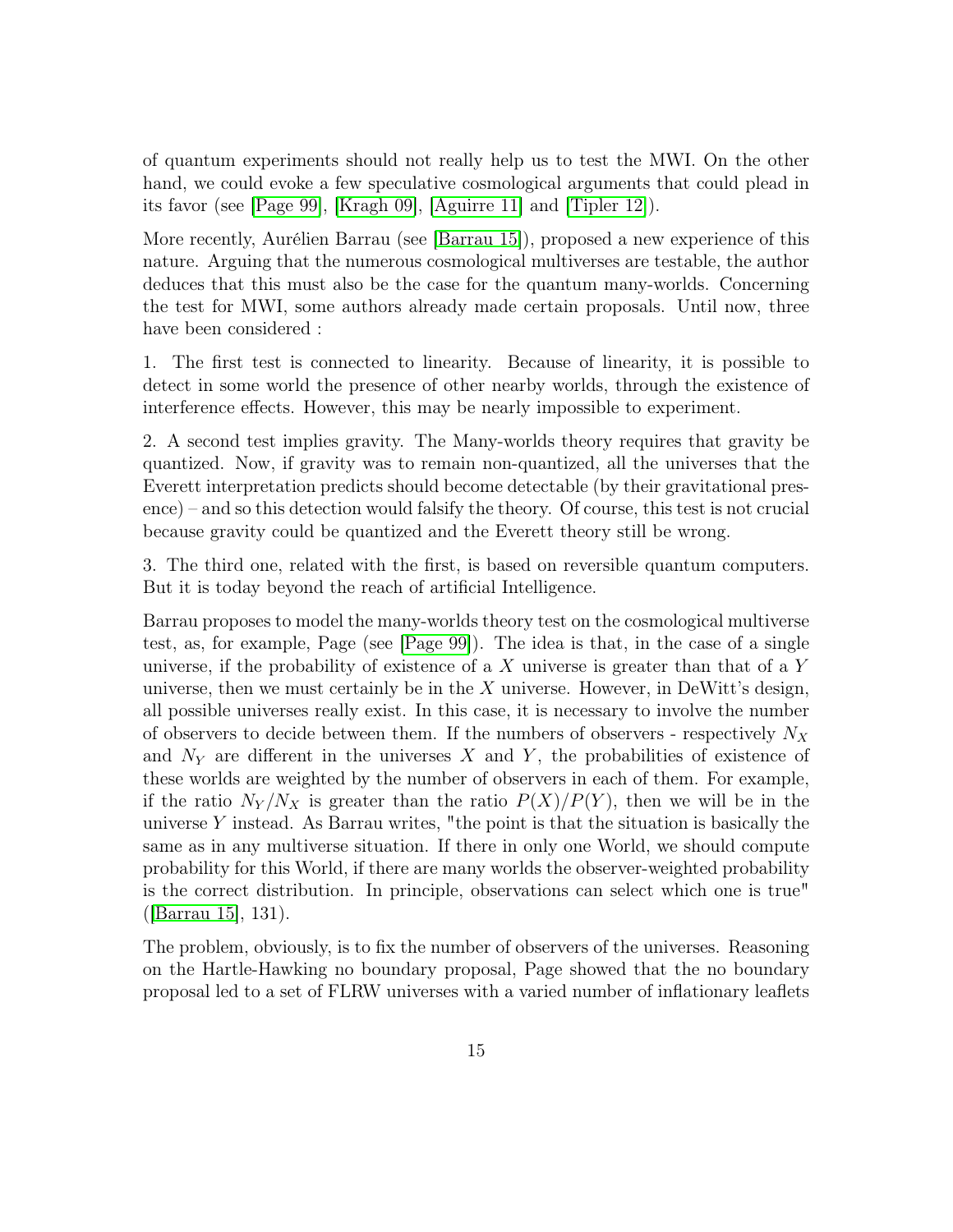and different properties. In this context, the amplitude of probability of these worlds seemed proportional to the size and volume of the universes and became also a coarse measure proportional to the number of observers.

Then "one can compare the probability for our Universe being what it is in a single universe history on the one hand and, on the other hand, with the observer-weighted probability that should be chosen in the Everett many-worlds view where all universes do actually exist. The result strongly favors the Everett view" (see [\[Barrau 15\]](#page-28-7), 132).

Of course, as Barrau recognizes, this result should not be taken too seriously : Hartle-Hawking proposal may be wrong and the result of Page relies on many controversial assumptions. But this shows that testing the many-worlds theory is possible and the approach can be generalized.

It remains that the multiverse, coming from cosmological speculations, and the socalled quantum «worlds» (in fact, superposed state vectors coming from quantum physics MWI), initially refer to completely different fields of knowledge, very difficult to connect, even if what brought them together seems well-known.

Everybody remembers that, after the introduction of inflation in cosmology by Starobinsky, Guth and Linde in the 1970s and early 1980s, the main proposed ingredient of the putative mechanism to explain it was the so-far unidentified field, called the *inflaton*. But as there were many models with different potentials for the *inflaton*, each was supposed to give rise to a multiverse, i.e to a vast set of non-interacting buble universes - of which one is our own universe.These bubble universes varied, not just in details, but also in the values of fundamental physical parameters such as the cosmological constant or the fine structure constant. All these formed the cosmological multiverse.

Here there has been a confluence with developments in the last twenty years within string theory. Back in the 1980s, string theorists hoped the constraints on constructing a consistent string theory would be so strong that there would lead to a unique consistent big theory or, at least, only a few such. But, as [\[Butterfield 19\]](#page-28-8) said very well, this hope, as we know, has been dashed.

"In the last twenty years, it has turned out that string theory admits a vast number of local ground states (metastable vacua): states that are in a local minimum of the potential. A truly vast number: an estimate often cited is  $10^{500}$ , while Taylor and Wang's  $(2015)$  estimate is  $10^{272,000}$  – daunting, indeed depressing, numbers. The 'towers' of excited states built up from each such ground state would then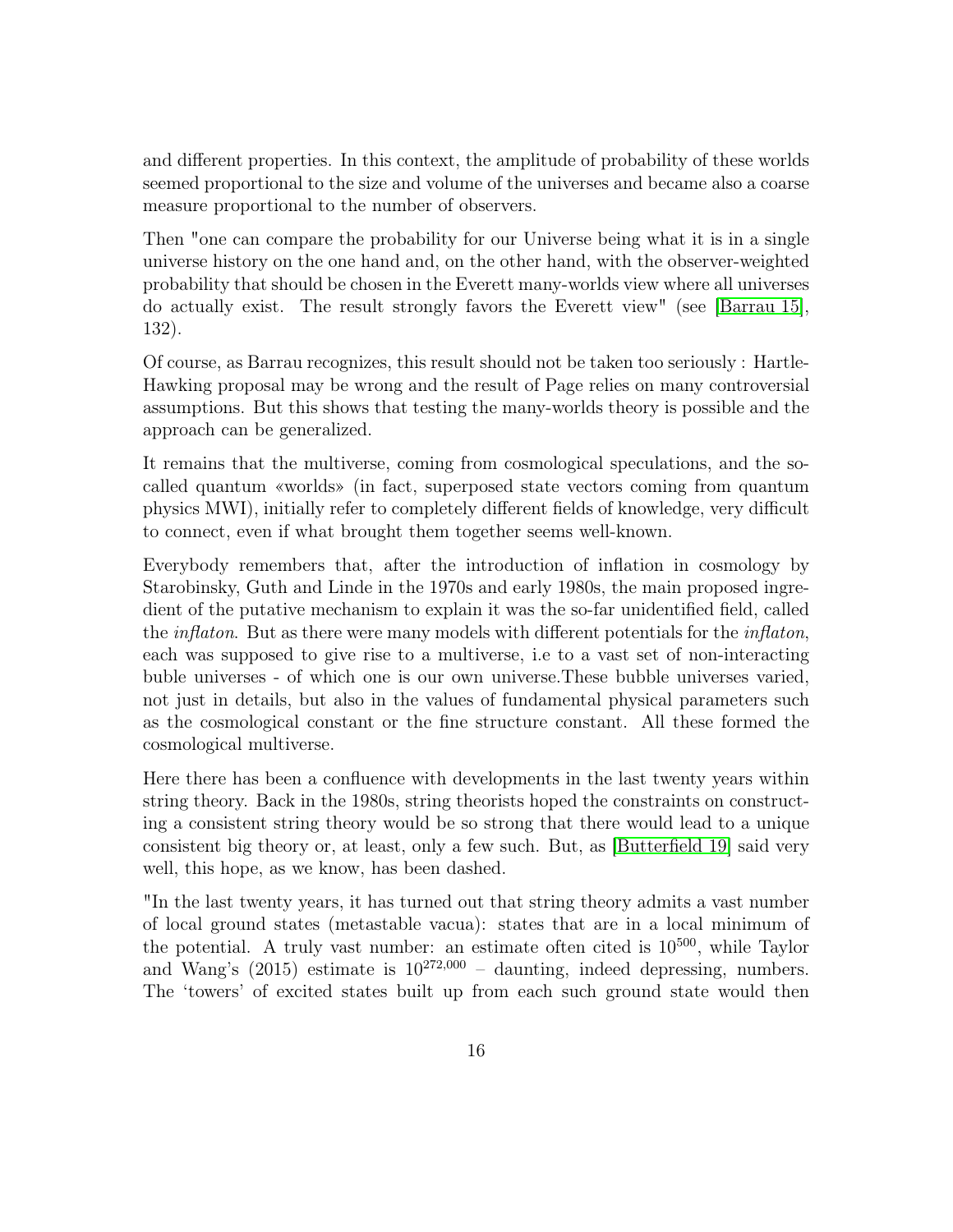count as different string theories. This is the string theory landscape. Besides, the overall scheme of string theory suggests that the different theories – the towers of excited states – differ in values of fundamental physical parameters, such as the cosmological constant and the fine structure constant. So here is the confluence with the cosmological multiverse. For in both cases, we are confronted with a vast population of what one might (to choose a neutral word) call 'domains': domains that vary in fundamental parameters. Furthermore, this confluence is strengthened by a widespread, albeit usually implicit, adoption by string theorists of the Everett interpretation of quantum theory. For the idea of the cosmological multiverse is that the countless domains are all equally real. (...) But according to the Everett interpretation, one can say the same about the various towers of excited states built up from the various vacua in the string theory landscape. That is: suppose that the quantum state of the entire cosmos is some sort of sum, or integral, of states in the various different towers (or a sum of tensor products of such); or is a mixture, i.e. density matrix, with these as components. Then there is, in Everettian parlance, an amplitude for various branches associated with various different vacua: or more precisely, associated with excitations above various different vacua. So there is an amplitude for various different values of fundamental parameters. And according to the Everettian, the different branches are equally real: just as, we saw, the countless domains of the cosmological multiverse are meant to be" (see [\[Butterfield 19\]](#page-28-8), 14- 15).

Such hypotheses generate a lot of problems. But of course some physicists pretend to ignore them and, without looking further, identify the two situations altogether. A fascinating article by Nomura tries a unification ([\[Nomura 11\]](#page-31-6),36) and concludes "that the eternally inflating multiverse and many worlds in quantum mechanics are the same" (see also, on the same theme, the article by Bousso and Susskind [\[Bousso 11\]](#page-28-9)). The less one can say is that this remains to be confirmed, especially as Nomura uncritically takes up DeWitt's image of the different branches (see the picture of the tree in [\[Nomura 11\]](#page-31-6), 37). In general, there is still a lot of instability in these speculations, some wanting, for example, to build an interpretation of the MWI that allows to deduce the Born's rule (see [\[Aerts 14\]](#page-27-3)), while others do not hesitate, on the contrary, to announce its definitive death (see [\[Page 09\]](#page-31-7)).

This is in addition to the problems posed by DeWitt's interpretation, and recently well summarized by Tappenden in (Tappenden 19): The MWI, from the beginning, already asks a lot of questions.The moment in which the branching of the worlds intervenes as the form that this one takes is not clear: one can imagine several models of branching and roads overlapping partially one on the other (see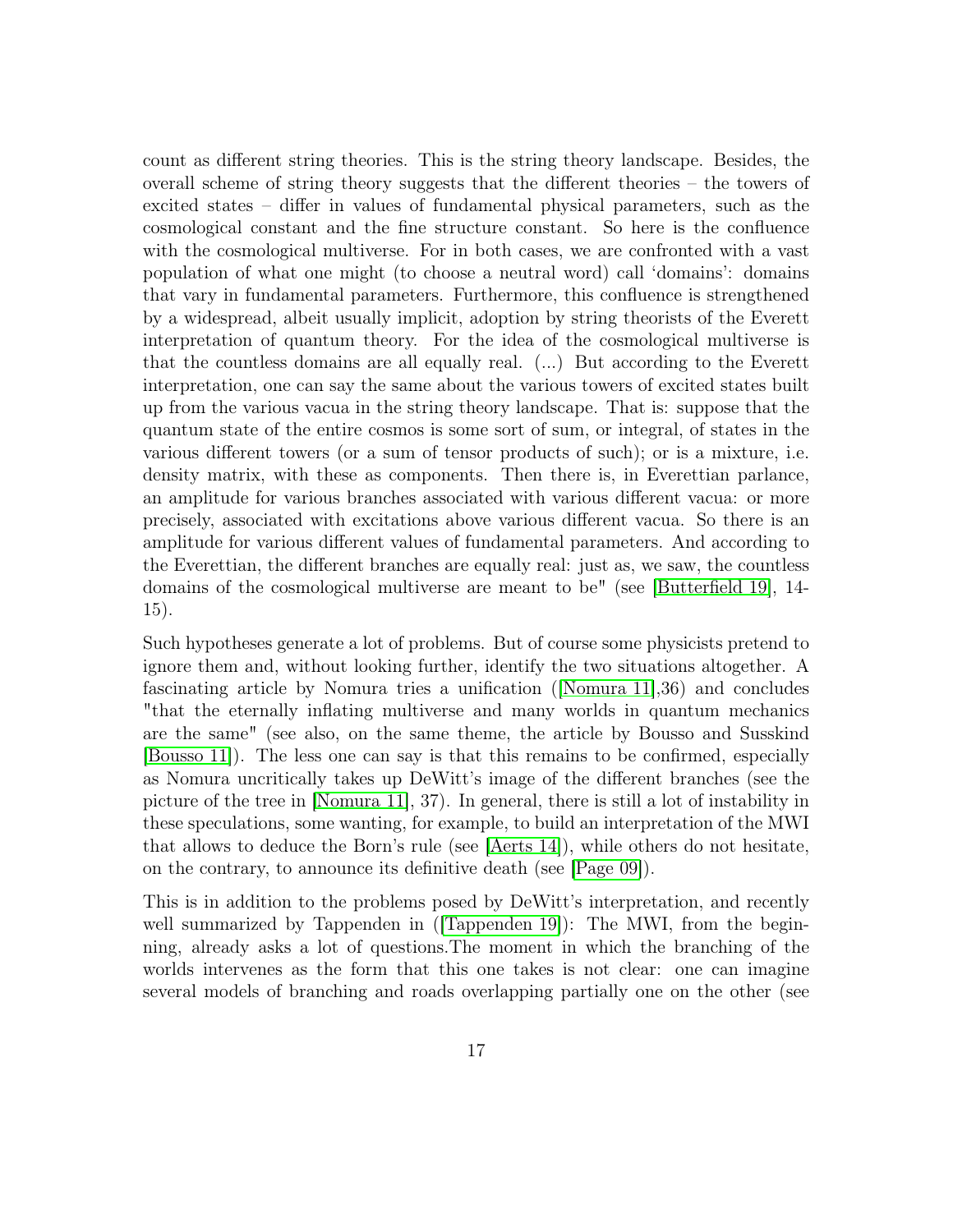[\[Tappenden 19\]](#page-31-8), 123). The associated probabilities are also problematic. Moreover, Maudlin ([\[Maudlin, 10\]](#page-30-9)) was able to point out that, as soon as there is a wavefunction, an extremely high-dimensional object evolves in some specific way. So the question is: how does it account for the low-dimensional world of localized objects? These questions do not seem to have received definitive answers yet and the opinions of the physicists, on all these points, diverge.

In short, Everett's thesis, as reviewed and corrected by DeWitt, lends to sciencefiction. But we must not forget that there is science under fiction and that much of many-worlds theory is a "way of speaking".

Going further risks exposing physicists to the harsh criticisms of Sabine Hossenfelder who argues that the physical community has wandered and that, for a long time, physics has taken a wrong turn with this idea of "multiverse":

"The multiverse has gained in popularity while naturalness, has come under stress, and physicists now pitch one as the other's alternative. If we can't find a natural explanation for a number, so the argument goes, then there isn't any. Just choosing a parameter is too ugly. Therefore, if the parameter is not natural, then it can take on any value, and for every possible value there's a universe. This leads to the bizarre conclusion that if we don't see supersymmetric particles at the LHC, then we live in a multiverse. I can't believe what this once-venerable profession has become. Theoretical physicists used to explain what was observed. Now they try to explain why they can't explain what was not observed. And they're not even good at that. In a multiverse, you can't explain the values of parameters; at best you can estimate their likelihood. But there are many ways not to explain something." ([\[Hossenfelder 18\]](#page-30-10), 107-108).

## 6 Logic of inconsistency and Lévy-Leblond's criticism

As has been shown in section 4, it is clear, for us, that the theory of multiple worlds is essentially a communicative effect, a kind of media formulation of Everett's theory due to the fanfare of DeWitt's writings. In this context, we would do well not to take it literally, except, as Lévy-Leblond showed, to make sneaky shifts which, finally, tend to re-establish a classical language to interpret or describe something that is clearly non classical.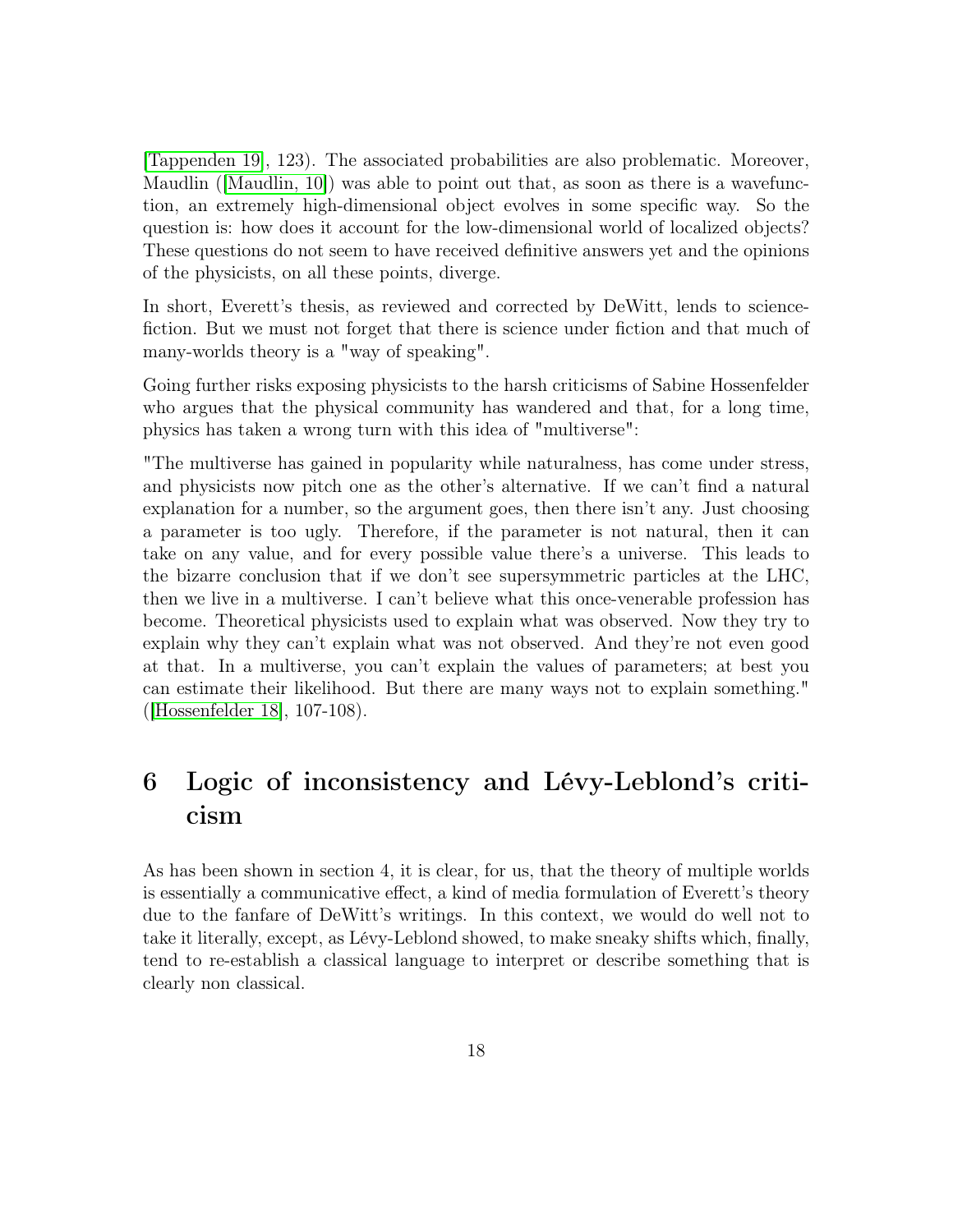But the questions that can be asked of Lévy-Leblond are the following: how could the human mind claim to "understand" quantum mechanics without bringing it back to elements directly interpretable in our common language? By remaining as close as possible to the mathematical formalism of Hilbert spaces and state vectors, without any sketch of possible translation, do we not close, on the contrary, any issue to really "understand"? Or must we think this formalism is not absolutely separated from classical one?

One way out could be to take a glance at some non classical logics.

The situation described by Lévy-Leblond as a characteristic of the duality between the Copenhagen interpretation of Quantum Mechanics and the DeWitt's interpretation of Everett's theory recalls the Brandom-Rescher "logic of inconsistency", introduced in 1980.

The Brandom-Rescher logic of inconsistency is a study in Non-Standard possibleworlds semantics and ontology. The authors introduced a modal semantics including, besides ordinary possible worlds (taken as maximally consistent collections of states of affairs), also non-standard worlds that are locally inconsistent or incomplete.

Inconsistent worlds are such that, for some proposition A, both A and  $\neg A$  hold at them. Incomplete worlds are such that, for some proposition A, neither A nor  $\neg A$ hold at them.

An important point is that these nonstandard worlds are combinatorially generated from standards worlds via two recursive operations having standard worlds at there base. These ones are called superposition  $(\cup)$  and schematization  $(\cap)$ .

Given two worlds  $w_1$  and  $w_2$ , a schematic world  $w_1 \cap w_2$  is one at which all and only the states of affairs obtain, which obtain both at  $w_1$  and at  $w_2$ . Dually, a "superposed" or inconsistent world  $w_1 \dot{\cup} w_2$  is one at which all and only the states of affairs obtain, which obtain at  $w_1$  or at  $w_2$ .

According to Norton, this could perfectly apply in physics, to solve physical inconsistencies and to explain the relationships between classical and quantum physics : "This device enables logical inconsistency to be tolerated without anarchy and provides the kind of rule needed to govern exchanges of propositions between the classic and quantum domains"([\[Norton 87\]](#page-31-9), 330-331).

But it is precisely what Lévy-Leblond refused.

The situation is irresistibly reminiscent of the French physicist. The DeWitt manyworld theory that interprets the operation "+" adding 2 state vectors as the logical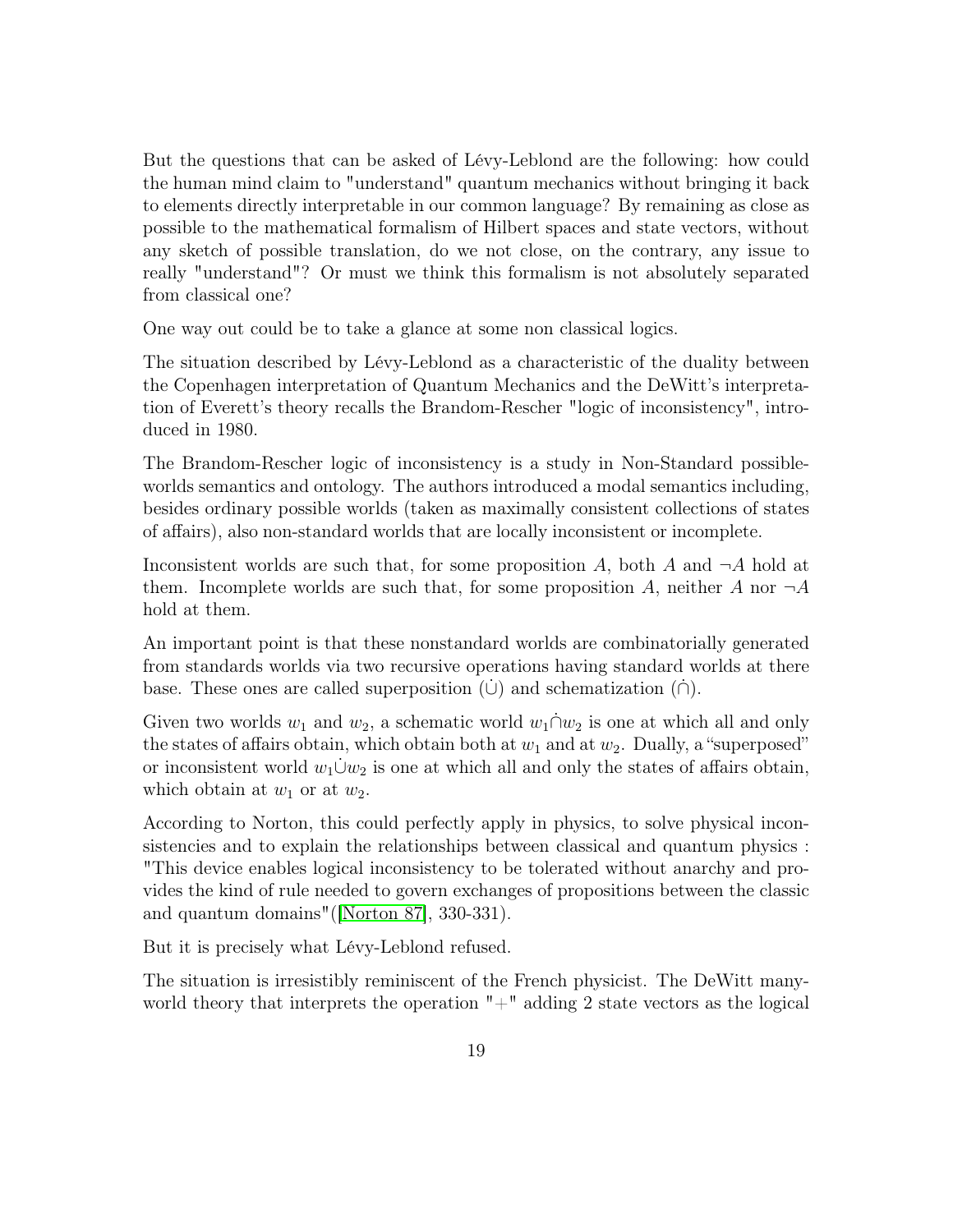"and" connector of logic is like settling into an inconsistent world. While the Copenhagen interpretation, that induces a simplification of the world by admitting the collapse of the wave function installs the observer in a kind of incomplete world. The interpretation of the connectors is reversed, but it is the purpose of the formalism to oppose inconsistency and incompleteness.

So, we might think that the Rescher-Brandom logic of inconsistency does not really formalize the situation encountered in quantum mechanics. It just shows more clearly why some well-known interpretation like the Copenhagen interpretation or the DeWitt many-worlds theory misses the specificity of the situation : inconsistent or incomplete worlds are just combination of classical ones. The problem is that the examination of actual quantum logic does not lead to a quite different result.

## 7 Physics and quantum logic

What about the canonic forms of quantum logic?

There are certainly many ways to consider quantum  $logic<sup>8</sup>$  $logic<sup>8</sup>$  $logic<sup>8</sup>$  and we can not examine even a very small part of these many models. But it is well known that one of the most prominent is Birkhoff and Von Neumann formalization (see [\[Birkhoff 36\]](#page-28-10); and, more recently [\[Jammer 74\]](#page-30-0), 341-416), which is entirely derived from the Hilbert spaces of quantum mechanics. So let us briefly expose it.

In this theory, all logical primitives, such as propositions, logical implication relation, operators "and", "or", "no", must refer to entities in the Hilbert space. The semantic values "true" (1) or "false" (0) are attributed to the presence or absence of a particular property of these entities (for example, the fact that a quantity  $R$ takes the value  $\lambda$  or that the value of R is positive, etc.). We can then show that the properties correspond to the subspaces of the Hilbert space.

Indeed, in quantum mechanics, as we know, an observable is represented by a selfadjoint operator A, that is to say such that  $A = (Ax, y) = A^{\dagger} = (x, Ay)$  which can have a decomposition.

Now let  $\bf{E}$  be a property whose corresponding operator is  $E$ . If, in the polynomial  $F(\lambda) = \lambda - \lambda^2$ , we replace  $\lambda$  with E, then we obtain  $E = E^2$ , in other words, we

<span id="page-19-0"></span><sup>8</sup>Quantum logic can be formulated either as a modified version of propositional logic or as a noncommutative and non-associative many-valued logic and there has been a number of different approaches ([\[Jammer 74\]](#page-30-0); [\[Engesser 08\]](#page-29-10)).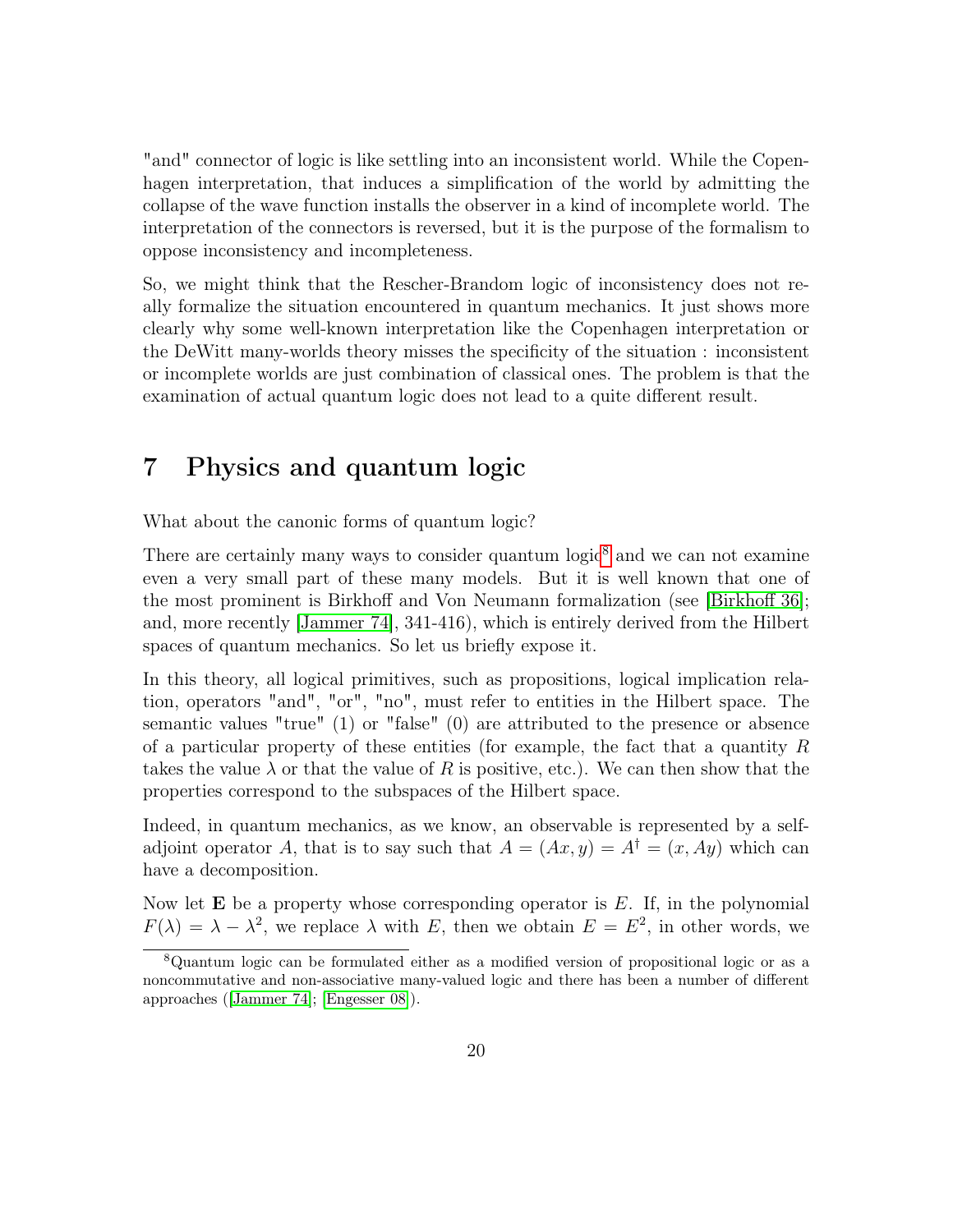define the operator  $E$  of  $\bf{E}$  as a projection.

The eigenvalues  $\lambda_1, \lambda_2, ..., \lambda_r$  therefore correspond to orthogonal projection operators  $E_1, E_2, ..., E_r \neq 0$  with  $r \leq n$  such that:

$$
A = \sum_{i=1}^{r} \lambda_i E_i,
$$

with:

$$
\sum_{i=1}^r E_i = \mathbf{H}.
$$

The  $\lambda_i$  giving the measures, the projection operators E are in correspondence with elementary propositions of the type "the system is in the state  $i$ " or "the measurement outcome is  $\lambda_i$ , i.e. propositions that can be true (value 1) or false (value 0) (see [\[Svozil 98\]](#page-31-10), 7-9).

Measurements taken together thus lead to combinations of orthogonal projection operators and, consequently, to combinations of propositions. The set gives rise to particular lattices, sometimes quite different from the lattices of classical mechanics (see [\[Hughes 81\]](#page-30-11), [\[Hughes 92\]](#page-30-12)).

#### 7.1 The case of spin one-half

Take, for example, the case of spin one-half (we follow here [\[Svozil 98\]](#page-31-10), 26-28). Consider measurements of the spin-component along one particular direction, say along the x-axis (which can be operationalized with a Stern-Gerlach type experiment). There are two possible spin (angular momentum) components of the particle, namely  $-\frac{1}{2}$  $\frac{1}{2}, +\frac{1}{2}$  $\frac{1}{2}$  (in units of  $\hbar$ ). We will say that the particle is in state - if it has spin  $-\frac{1}{2}$  $_2$ ,  $_2$  (in times of *h*). We win say that the particle is in state - if it has spin  $_2$ <br>and in state + if it has spin  $+\frac{1}{2}$ . This corresponds to the following elementary  $\frac{1}{2}$ . This corresponds to the following elementary propositions:

Let H be the 2-dimensional, real Hilbert space  $\mathbb{R}^2$  with the usual scalar product  $(v, w) := \sum_{i=1}^{2} v_i w_i.$ 

- 1. Any proposition is identified with a closed subspace of  $\mathbb{R}^2$ .
- 2. The zero-vector corresponds to a false statement.
- 3. The entire Hilbert space  $\mathbb{R}^2$  corresponds to a tautology.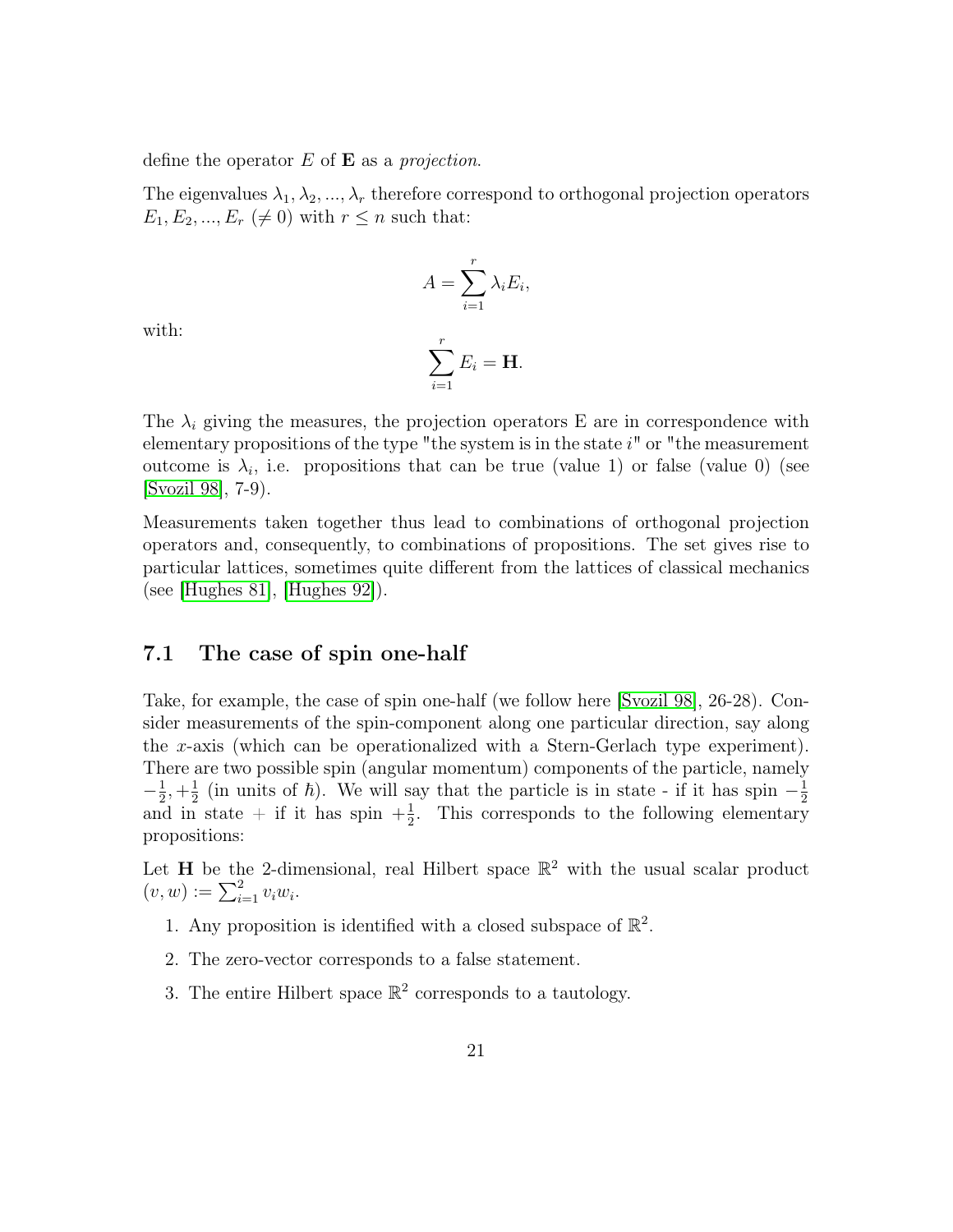- 4. Any line spanned by a nonzero vector corresponds to the statement that the physical system has the property associated with the closed linear subspace spanned by the vector.
- $p_$  : The particle is in the state -.
- $p_+$ : The particle is in the state  $+$ .
- 1 : The particle is in the state or  $+$  (entire Hilbert space).
- 0 : The particle is neither in state -, nor in state  $+$  (zero-dimensional subspace).

As the complement of a line is a line orthogonal to that line, and as the complement of the zero-dimensional subspace is the entire Hilbert space (and vice-versa), we have the following structure (boolean lattice) with :

$$
p_- = p'_+, p_+ = p'_-, 1 = p_- \vee p_+ = 0' = (p_- \wedge p_+)'.
$$

This structure, concerning comeasurable observables is classic and here the distributional laws are satisfied.

Now consider the following more complex situation where we get two noncomeasurable systems. Let  $L(x)$  such that :

$$
L(x) = \{0, p_-, p_+, 1\}
$$

a propositional system corresponding, as above, to the outcomes of the measurement of the spin states along the x-axis, and let also:

$$
L(\bar{x}) = \{\bar{0}, \bar{p}_-,\bar{p}_+, \bar{1}\}
$$

be another propositional system corresponding to the outcomes of the measurement of the spin states along a different spatial direction, say  $\bar{x} \neq x \mod \pi$ .  $L(x)$  and  $L(\bar{x})$ can be jointly represented by pasting them together. Tautologies and absurdities being identified  $(0 = 0, 1 = 1)$ , all the other propositions remain distinct and we then obtain the propositional structure  $L(x) \oplus L(\bar{x})$ , whose Hasse diagram is the "Chinese lantern" of Fig. 1.

It is well known that such a lattice is not distributive, which can be easily proved (see [\[Svozil 98\]](#page-31-10), 27-28). Moreover, since every element has a complement, it is an orthocomplemented lattice. Finally, one proves this lattice is also modular, because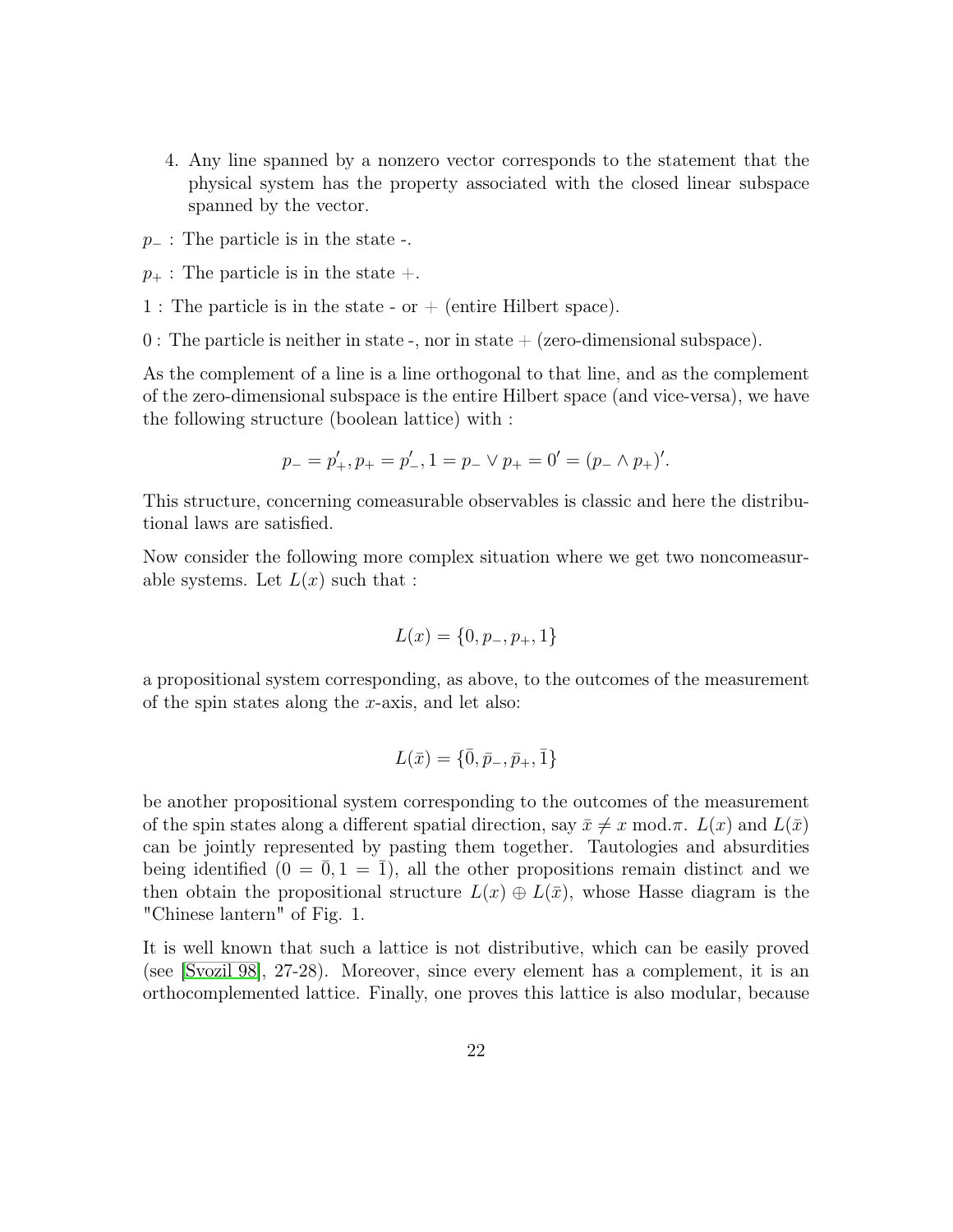

Figure 1: Hasse diagram for 2 spin one-half non comeasurable systems

the modular law  $(a \vee b) \wedge c = a \vee (b \wedge c)$  is always satisfied. Then we can call this lattice  $MO<sub>2</sub>$  (M for "modular", O for "orthocomplemented", the subscript "2" standing for the pasting of the two Boolean subalgebras 2 2 . So we have :

$$
MO_2 = L(x) \oplus L(\bar{x}),
$$

a structure that can be generalized in:

$$
MO_n = \bigoplus_{i=1}^n L(x^j),
$$

if we consider a finite number  $n$  of different directions of spin state measurements. As written above, the resulting structure is the horizontal sum  $MO_n$  of n classical Boolean algebras  $L(x^j)$ , where  $x^j$  indicates the direction of spin measurements.

### 7.2 Experiments in a 3-dimensional Hilbert space

Let us see now another example. Consider the situation described by Foulis and Randall (see [\[Foulis 72\]](#page-29-11)) which is a realization of a 3-dimensional case. Be D a device such that, from time to time, it emits a particle and projects it along a linear scale. Two types of experiments  $(A \text{ and } B)$  are performed. In Experiment  $A$ , we look to see if there is a particle present. If there is no particle present, we record the outcome of A as the symbol n. If there is a particle present, we measure its position coordinate x. It  $x \geq 1$ , we record the outcome of A as te symbol r; otherwise, we record the symbol  $\ell$ . Similarly, for experiment  $B$ : if there is no particle, we record the outcome of  $B$  as the symbol  $n$ . If a particle is present, we measure the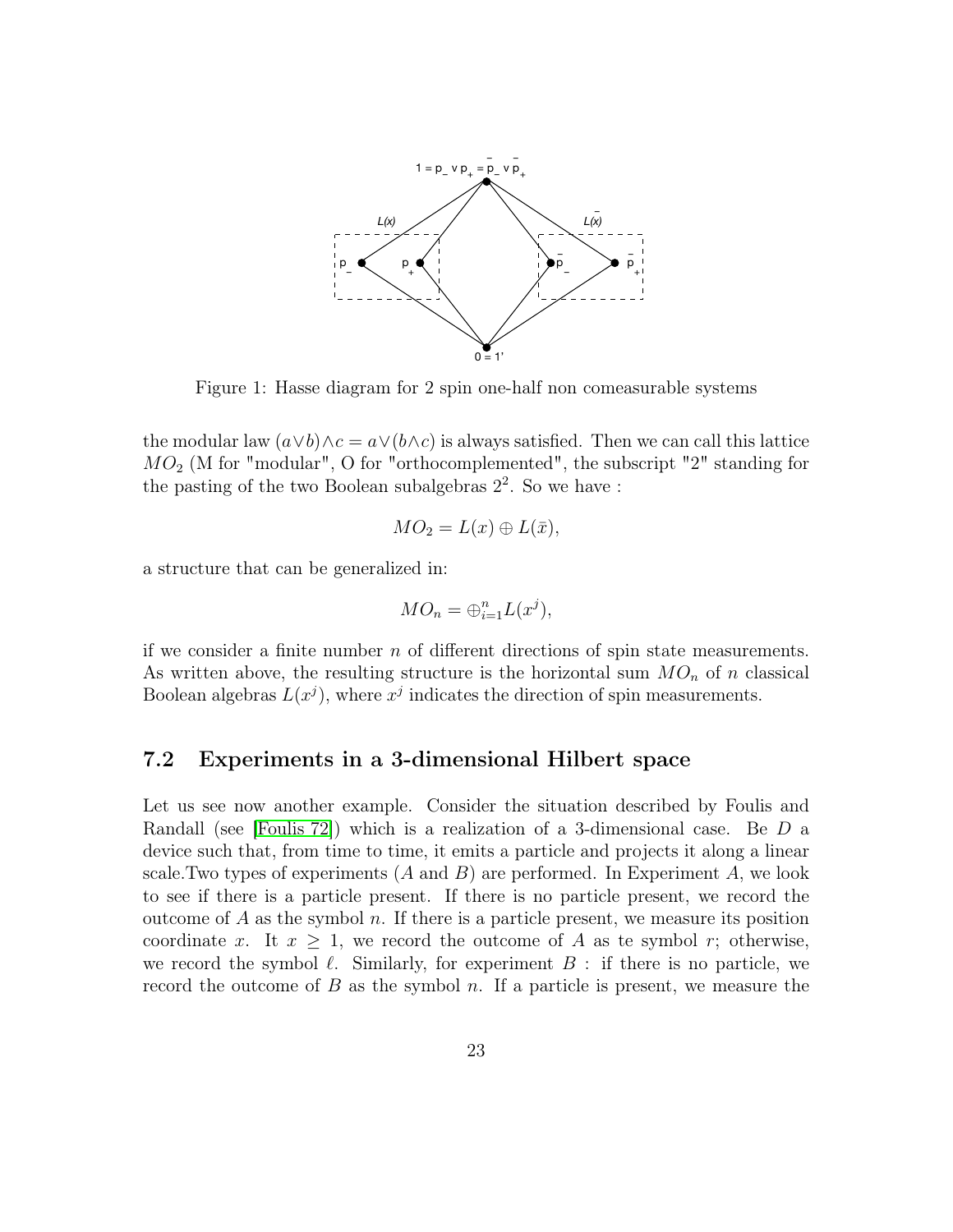x-component  $p_x$  of its momentum.If  $p_x \geq 1$ , we write b as for the outcome, otherwise we write  $f$  ([\[Svozil 98\]](#page-31-10), 34).

The resulting lattice is named  $L_{12}$  (or sometimes  $G_{12}$ ) has 12 elements and its logical structure, in 3-dimensional Hilbert space, corresponds, as Svozil says, «to two tripods glued together at one leg», in fact two triples of orthogonal vectors whose some points has been identified (see Fig. 2).



Figure 2: Hasse diagram of the lattice  $L_{12}$  in 3-dimensional Hilbert space

This lattice, which is not a sum of subalgebras, as previously, is in fact the product of a Boolean algebra of dimension 2 and a modular orthocomplemented lattice  $MO_2$ (see Fig. 3).

This logical structure, discussed by Foulis and Randall can be easily generalized (see [\[Svozil 98\]](#page-31-10), 36-39). With the same type of device as above (the case of spin-one half particle projected along a linear scale), we now perform  $n$  types of experiments labelled by  $i$ . Every  $i$  is associated with a direction of angular momentum measurement  $x^i$ . In the *i*th type of experiment, we look to see if there is a particle present. If not, we record the outcome of i as the symbol n. If there is a particle, we measure its spin state. If it is in state –, we record the outcome of i as  $p_{-}^{i}$ , otherwise, we record  $p^i_{-}$ .

The previous results can be generalized to  $n$ -dimensional Hilbert spaces. In dimension  $n$ , the resulting lattice would be the product of a Boolean algebra of dimension  $n-2$  and a modular lattice of the type "Chinese lantern" denoted  $MO_m$ , such that: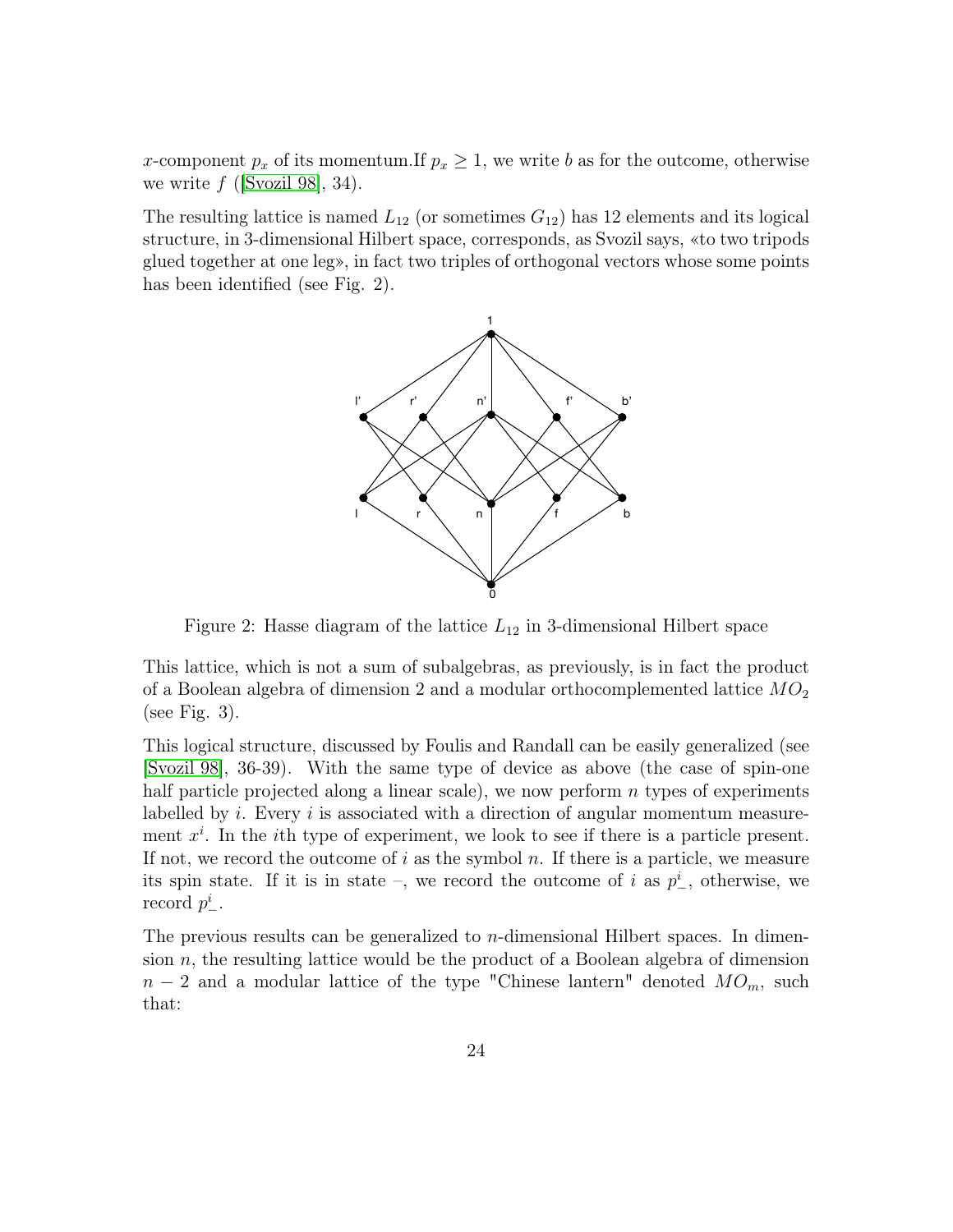

Figure 3: Cartesian product  $2^1 \times MO_2 = L_{12}$ 

 $B \times MO_n = 2^{n-2} \times MO_m,$   $1 < m \in \mathbb{N}, n \geq 3.$ 

In general, we have:

$$
L_{2(2m+2)} = L_{4m+4} = 2^1 \times MO_m.
$$

Apparently, nondistributivity, modularity and orthocomplementarity characterize quantum lattices, and seem to be specific properties of quantum logic. However, when we pay attention to how these structures are produced, we discover that they are generated by summing classical Boolean structures or gluing mixed Boolean structures and orthocomplemented modular ones. In the first case, quantum logic is just an extension of the classical situation. In the last case, we could have identified something new if orthocomplemented modular structures could not decompose into boolean ones. But the fact is it decomposes, and the cartesian product that generate the resulting lattice is a quite classical structure.

So it seems that quantum logic also fails to grasp the originality of the new physics since it brings it back to a simple combinatorial of classical structures (not "worlds" as in Rescher-Brandom logic but Boolean lattices). More recent works in quantum logic, and in particular those that refer to the so-called "dynamic turn" of quantum logic (see [\[Baltag 12\]](#page-28-11)) continue to go in this direction.

In an article already quoted, Michel Bitbol ([\[Bitbol 91\]](#page-28-0)), who has himself perceived the contradiction between the orthocomplemented lattices of quantum mechanics and the perspectivism of Boolean representations of experiments, is doing feats to save both quantum originality and Everett's theory. This one, even though it seems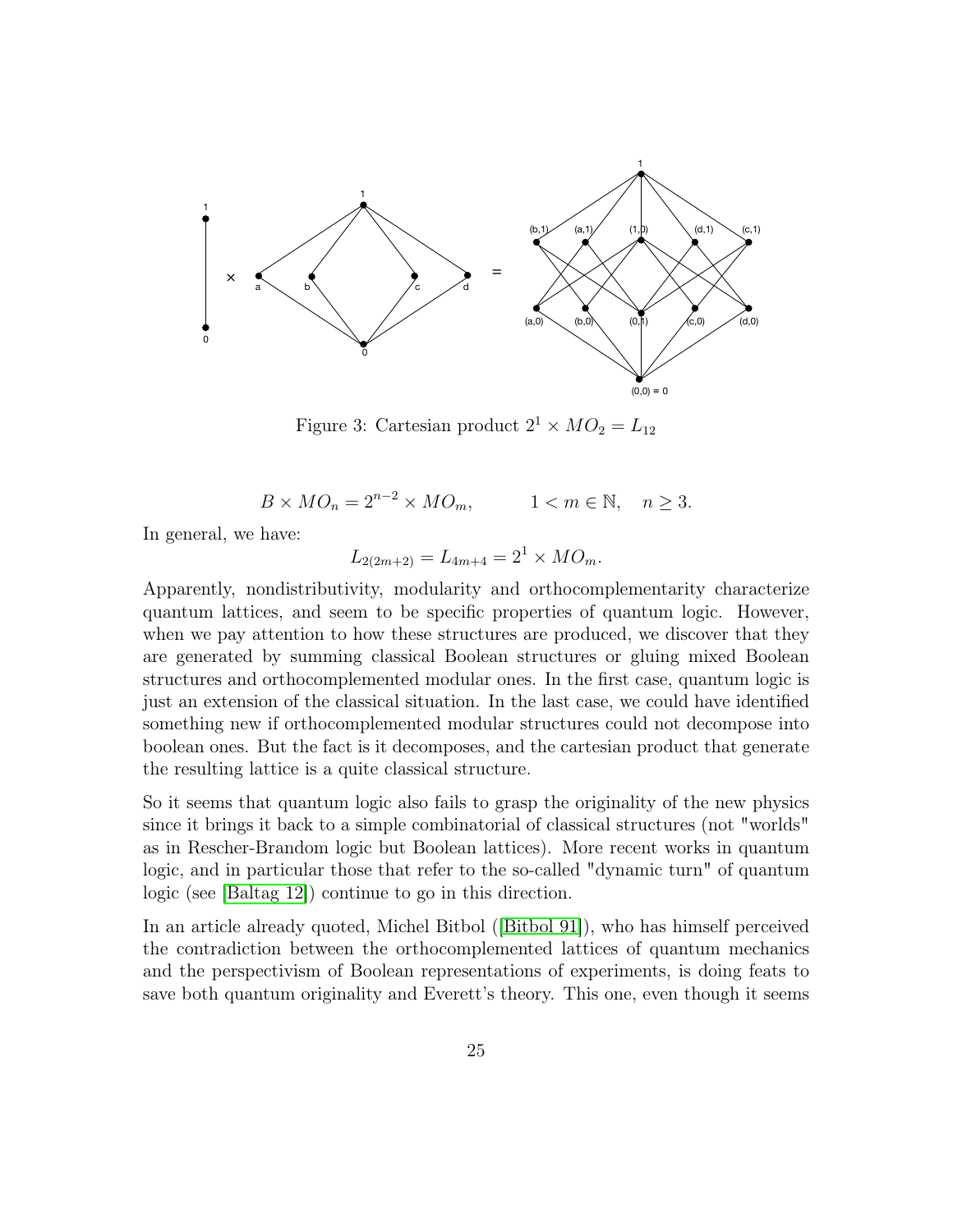to take into account the realism of the wave function, can only be resolved, at less in the DeWitt presentation, in the perspectivism of classic multiple worlds. Solving the contradiction forces finally Bitbol to wonder what an observer really is (for him, essentially an "abstract mind", so that his interpretation of Everett's theory relies both on an extended version of the perspectival definition of "real objects", and also on a limiting concept of the observer, namely a pure knowing subject).

But the problem is not only to find a philosophical solution, but before all, a physical solution.

The consequence of all this is that the arguments of Lévy-Leblond or Boughn in favour of a single quantum world must be precised, as it appears that quantum reality, even globally and specifically understood, can always split into a plurality of classical structures. Of course, it probably does not mean that these are the multiple branches of a real cosmological tree and that the quantum world is a multiverse similar to the borgesian «garden of forking paths» with many "I" (or "you") and, among them, some phantoms. But this reality, both global and split, remains in fact rather mysterious : is it real? Is it only in our mind? Does it have a reality only temporary or transitory? Is it, for lack of a better, a provisional representation? Nobody knows, and the theory of universal wave function, contrary to what one might think if we follow the popular presentation of DeWitt, does not clarify much.

## 8 Conclusion

Commenting on Putnam's realism, Yannis Delmas-Rigoutsos ([\[Delmas-Rigoutsos 93\]](#page-29-12), 19-20) shows that, for getting a good logic reflecting the situation in Quantum Mechanics, we must weaken certain realistic propositions and change them into others classically equivalent but true from a quantic point of view.

It is relatively easy in the case of the Heisenberg uncertainty principle where, as in the case of spin, the non comeasurable variables (here pulse and position) can not satisfy distributive laws, we are dealing with some proposition of the type: "S simultaneously has a definite position and definite impulse" or another one which is classically equivalent to it "S has definite position and impulse". But we know that these two assertions are formalized very differently. The first :

$$
(x_1 \wedge p_1) \vee ... \vee (x_i \wedge p_i) \vee ... \vee (x_n \wedge p_m),
$$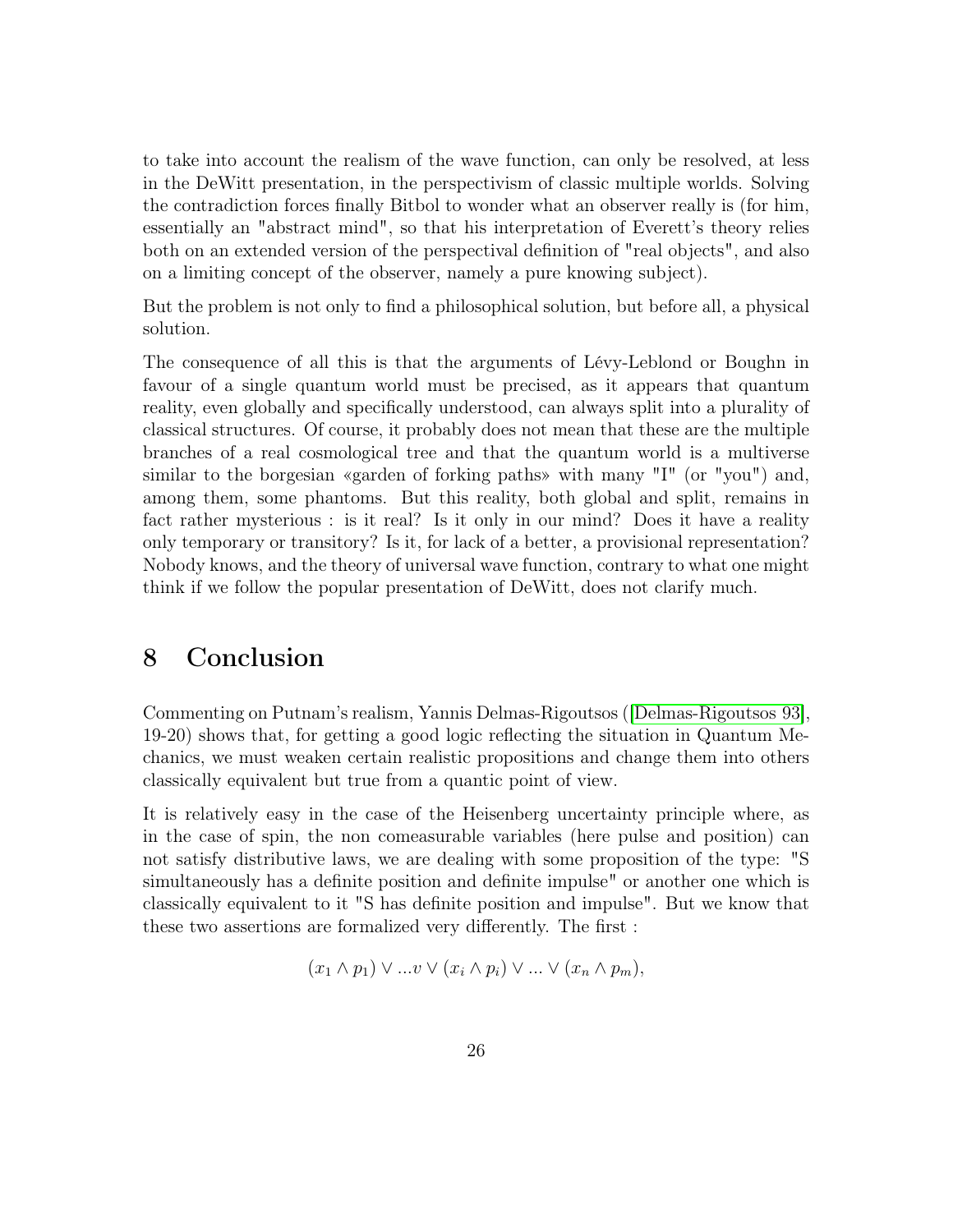is wrong in Quantum Logic while the second:

$$
(x_1 \vee \ldots \vee x_n) \wedge (p_1 \vee \ldots \vee p_m)
$$

is true in this very logic.

The case of the double split experiment may be treated in a similar way. Let  $A_1$ be the statement : "the photon passes through slit  $1$ ", and let  $A_2$  be the statement "the photon passes through slit 2". Let the probability that the photon hits a tiny region R on the photographic plate on the assumption  $A_1$  be  $P(A_1, R)$ , and let the probability of hitting R on the assumption  $A_2$  be  $P(A_2, R)$ . These probabilities are the same in classical or quantum mechanics when only one slit is open. Now, if both slits are open, the probability  $\mathcal P$  that the particle hits R as predicted by classical mechanics is :

$$
\mathcal{P} = \frac{1}{2}P(A_1, R) + \frac{1}{2}P(A_2, R).
$$

But it is not what is observed, and indeed is correctly predicted by quantum mechanics. As Putnam shows, the crucial point in the derivation of the classical prediction is that, in accordance with classical logic, one has expanded  $(A_1 \vee A_2) \wedge R$  into  $(A_1 \wedge R) \vee (A_2 \wedge R)$ , which is fallacious in quantum logic. Putnam does not solve the problem :

«Someone who believes classical logic must conclude from the failure of the classical law that one photon can somehow go through two slits (which would invalided the above deduction, which relied at many points on the incompatibility of  $A_1$  and  $A_2$ ), or believe that the electron somehow "prefers" one slit to the other (but only when no detector is placed in the slit to detect the mysterious preference), or believe that in some strange way the electron going through slit 1 "knows" that slit 2 is open and behaves differently than it would if slit 2 were closed; while someone who believe quantum logic would see no reason to predict  $P(A_1 \vee A_2, R) = \frac{1}{2}P(A_1, R) + \frac{1}{2}P(A_2, R)$ in the first place.»([\[Putnam 75\]](#page-31-11), 181).

So we have a real problem to translate into natural language and make understandable to a human mind what the formulas of quantum mechanics say. This has philosophical consequences.

In the 18th century, the English philosopher G. Berkeley thought that "to be is to be perceived". Today Quantum Mechanics no longer allows us to leave such an important place for phenomena, since at no time can phenomenal knowledge be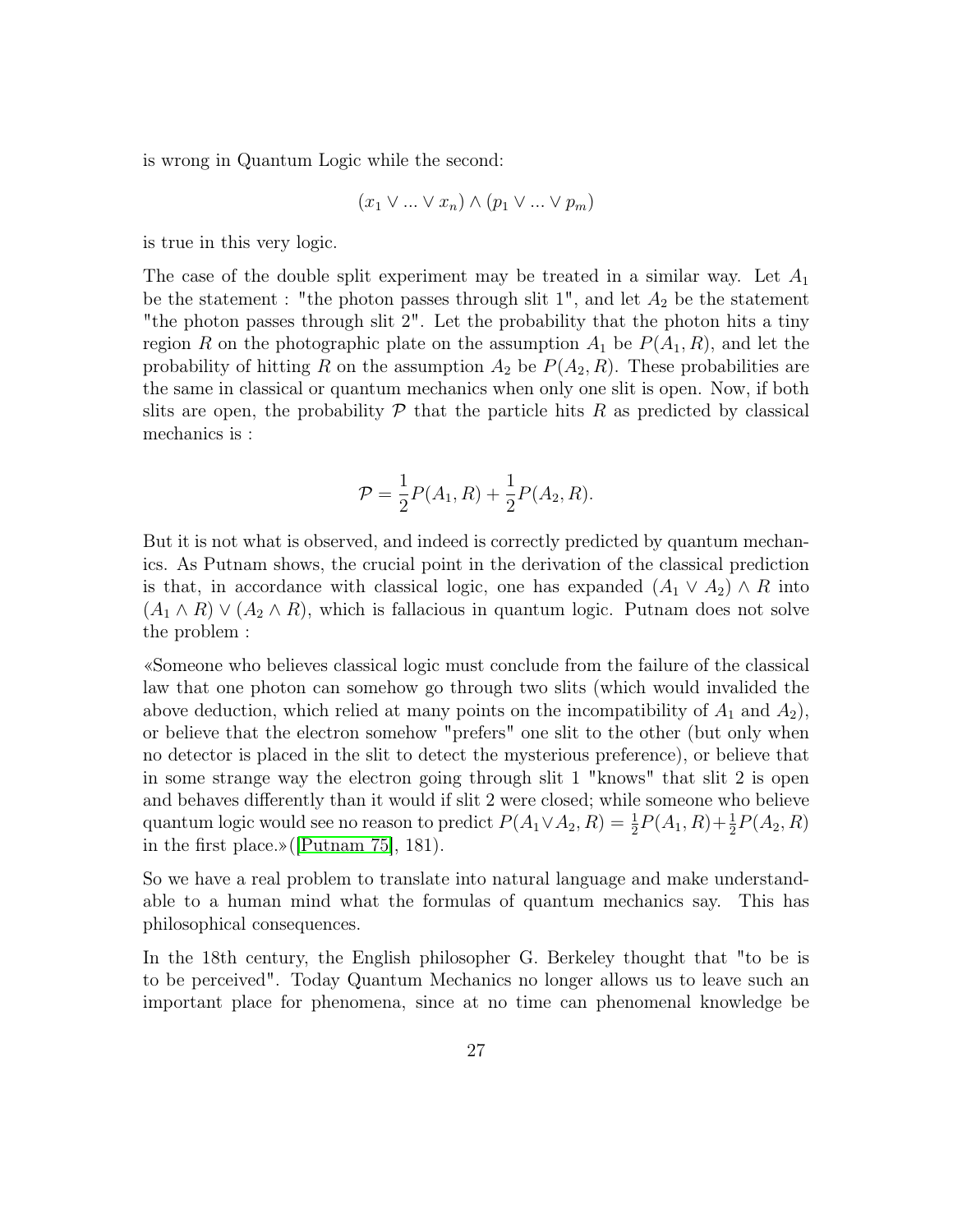complete: the God of Berkeley, like all omniscient beings in the strong sense, can not exist. Similarly, Kant's "thing in itself" can no longer exist. Quantum physics shows us that the so-called "in-itself" can not be governed by classical logic because it conveys at all times all future potentialities, which include incompatible elements (see [\[Delmas-Rigoutsos 93\]](#page-29-12), 21). On the other hand, the phenomenon, at least if one follows the common sense, is based on human experience, and thus includes, at certain moments, elements undecided. So this kind of experience is necessarily incomplete and its description, which, therefore, does not include incompatibilities, can be based on classical logic. But with modern science, our description of reality comes to be refined. We can no longer base this description on a series of values of truth assigned to a series of given common sense propositions. Quantum Mechanics founds us to recognize that the scientific world is only, as the French philosopher G. Bachelard ([\[Bachelard 34\]](#page-27-4), 11) said, our verification, i.e. the sanction of reality. In this context, quantum reality is our reality, quantum logic is our logic. But human mind continues to decompose all that in order to understand, and it is very difficult to find a true language between mathematics and fairy tales.

## References

- <span id="page-27-0"></span>[Adlam 15] Adlam E., «The Problem of Confirmation in the Everett Interpretation», Studies in History and Philosophy of Science Part B: Studies in History and Philosophy of Modern Physics, Volume 47, 21-32, August 2014, [arXiv:1504.01063.](http://arxiv.org/abs/1504.01063)
- [Adler 09] Adler, S.L. and Bassi, A., «Is Quantum Theory Exact?», Science, 325, 275-276, 2009.
- <span id="page-27-3"></span>[Aerts 14] Aerts, D., Sassoli de Bianchi, M., «Many-Measurements or Many-Worlds? A Dialogue, [arXiv:1406.0620.](http://arxiv.org/abs/1406.0620)
- <span id="page-27-2"></span>[Aguirre 11] Aguirre, A. and Tegmark, M., «Born in an Infinite Universe: A Cosmological Interpretation of Quantum Mechanics», Physical Review D, 84, 105002, 2011.
- <span id="page-27-1"></span>[Albert 88] Albert D.and Loewer, B., «Interpreting the Many-Worlds Interpretation», Synthese, Vol. 77, 195 - 213, 1988.
- <span id="page-27-4"></span>[Bachelard 34] Bachelard, G., Le Nouvel Esprit Scientifique, P.U.F., Paris, 1934; translation A.Goldhammer, The New Scientific Spirit, Beacon Press, Boston, 1984.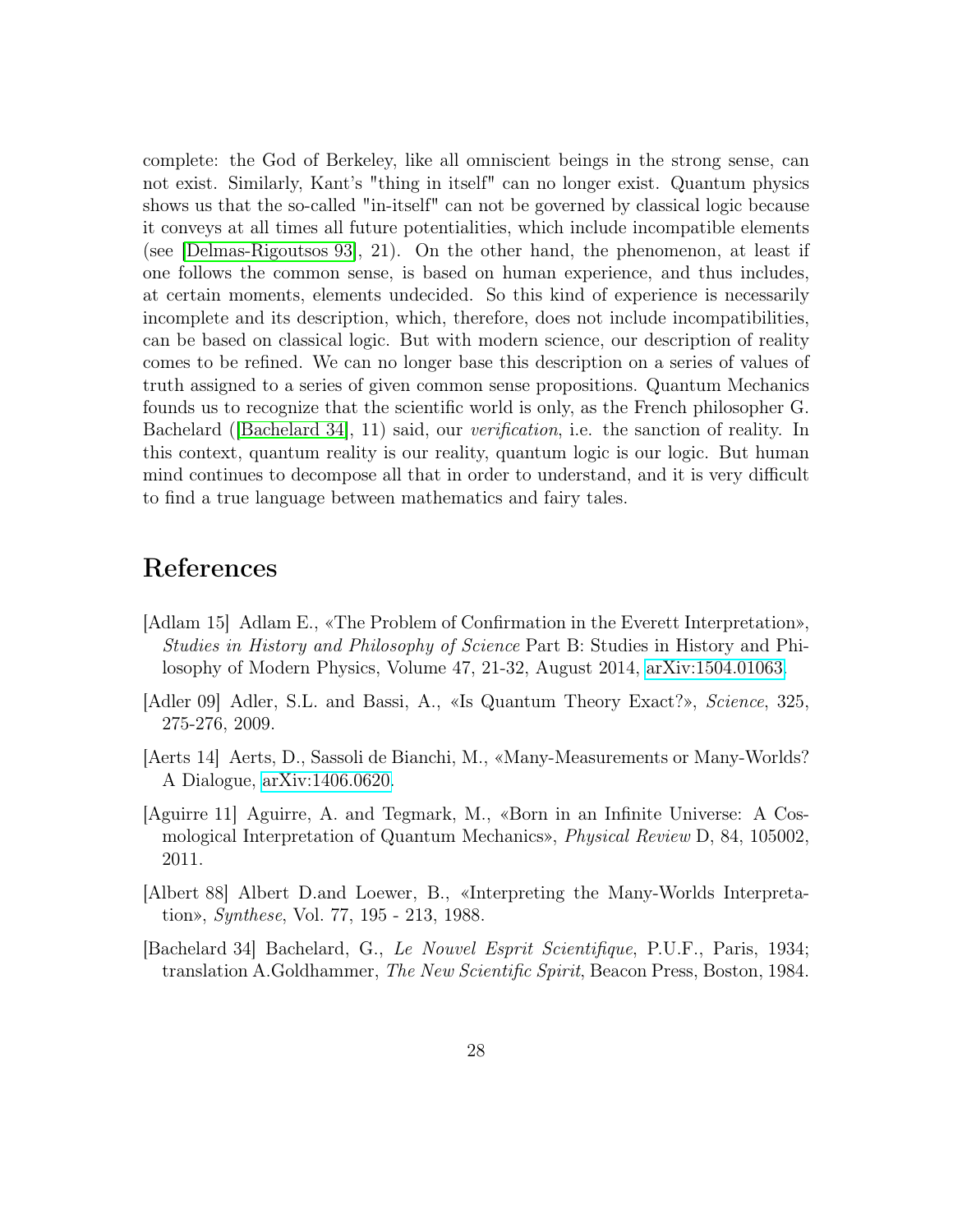- <span id="page-28-11"></span>[Baltag 12] Baltag A. and Smets, S., «The Dynamic Turn in Quantum Logic», Synthese, 186 (3), 753-773, 2012.
- <span id="page-28-7"></span>[Barrau 15] Barrau, A., «Testing the Everett Interpretation of Quantum Mechanics with Cosmology», *Electronic Journal of Theoretical Physics* 12, No. 33, 127-134, 2015.
- <span id="page-28-2"></span>[Barrett 12] Barrett J. A., Byrne, P., The Everett Interpretation of Quantum Mechanics, Collected Works 1980 with Commentary Hugh Everett III, Princeton University Press, Princeton, 2012.
- <span id="page-28-3"></span>[Ben-Dov 90] Ben-Dov, Y., «No-collapse versions of quantum mechanicså, in M. Cini and J.-M. Lévy-Leblond, Quantum theory without reduction, 140-150, Adam Hilger, Bristol, 1990.
- <span id="page-28-10"></span>[Birkhoff 36] Birkhoff, G., von Neumann, J., «The logic of quantum mechanics», Annals of Mathematics 37, 823-843,1936.
- <span id="page-28-0"></span>[Bitbol 91] Bitbol, M., «Perspectival realism and quantum mechanics», in P. Lahti and P. Mittelstaedt, Symposium on the foundations of modern physics, 1990, World Scientific, Singapour, 1991.
- <span id="page-28-4"></span>[Boughn 18] Boughn, S., «Making Sense of the Many Worlds Interpretation», [arXiv:1801.08587](http://arxiv.org/abs/1801.08587) [quant-ph] (or [arXiv:1801.08587v](http://arxiv.org/abs/1801.08587)1) (Submitted on 25 Jan 2018).
- <span id="page-28-9"></span>[Bousso 11] Bousso, R., Susskind, L., «The multiverse interpretation of Quantum Mechanics», [arXiv:1105.3796.](http://arxiv.org/abs/1105.3796)
- <span id="page-28-5"></span>[Brezger 02] Brezger, B., Hackermüller, L., Uttenthaler, S., Petschinka, J., Arndt, M. and Zeilinger A., «Matter-Wave Interferometer for Large Molecules», Physical Review Letters, 88,100404.
- <span id="page-28-8"></span>[Butterfield 19] Butterfield, J., Review for Physics in Perspective of: Lost in Math: How Beauty Leads Physics Astray, by Sabine Hossenfelder, Basic Books New York, 2018, https://philpapers.org/rec/BUTLIM.
- <span id="page-28-1"></span>[Byrne 10] Byrne, P., The Many Worlds of Hugh Everett III, Multiple universes, mutual assured destruction, and the meltdown of a nuclear family, Oxford University Press, Oxford, 2010.
- <span id="page-28-6"></span>[Collett 95] Collett, B., Pearle, P., Avignone, F., and Nussinov, S., «Constraint on Collapse Models by Limit on Spontaneous X-Ray Emission in Ge», Foundation of Physics, 25: 1399-1412, 1995.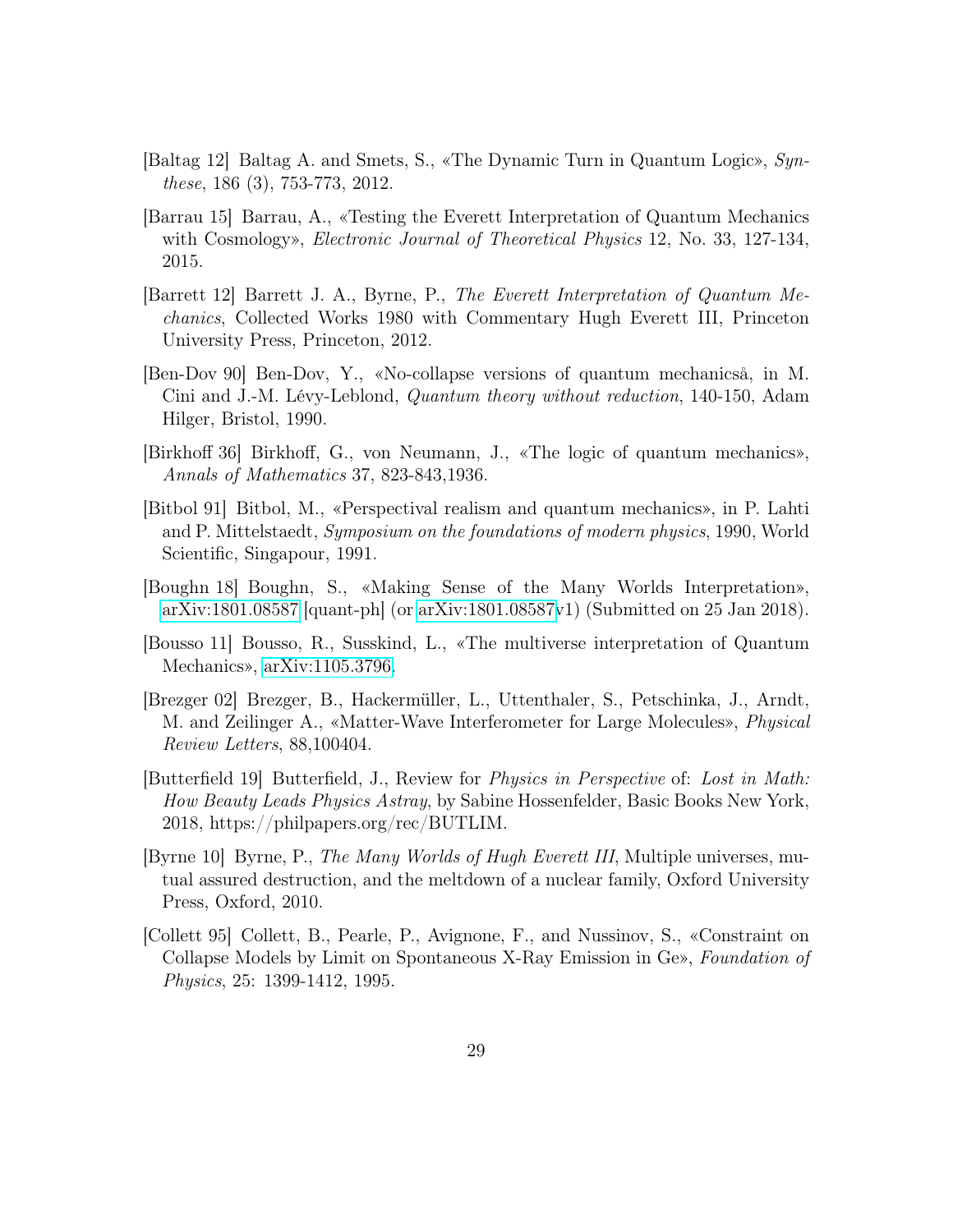<span id="page-29-7"></span>[Damour 05] Damour, Th., Si Einstein m'était conté, Le Cherche Midi, Paris, 2005.

- <span id="page-29-3"></span>[Deutsch 86] Deutsch, D., «Three experimental implications of the Everett interpretation», in R. Penrose and C.J. Isham (eds.), Quantum Concepts of Space and Time, Oxford, The Clarendon Press, 204-214, 1986.
- <span id="page-29-4"></span>[Deutsch 99] Deutsch, D., «Quantum Theory of Probability and Decisions», Proceedings of the Royal Society of London A455, 3129 -3137E, 1999.
- <span id="page-29-0"></span>[DeWitt 70] DeWitt, B. S., «Quantum mechanics and reality» Physics today, 23, 9, 30-35, 1970.
- <span id="page-29-1"></span>[DeWitt 73] DeWitt, B. S., Graham, N. (ed.), The Many-Words Interpretation of Quantum Mechanics, Princeton University Press, Princeton, 1973.
- <span id="page-29-12"></span>[Delmas-Rigoutsos 93] Delmas-Rigoutsos, Y., «Logique quantique», Séminaire de Philosophie et Mathématiques, fascicule 5, 1-23, École normale supérieure – IREM Paris Nord – École centrale des arts et manufactures, 1993.
- <span id="page-29-10"></span>[Engesser 08] Engesser K., Gabbay, D.M., Lehmann, D., Handbook of Quantum Logic and Quantum Structures, Elsevier Science, Amsterdam, 2008.
- <span id="page-29-8"></span>[d'Espagnat 76] d'Espagnat, B., The Conceptual Foundations of Quantum Mechanics, Addison-Wesley, Reading, 1976 (2nd edition 1989).
- <span id="page-29-6"></span>[Everett 55] Everett III, H., Ph. D. thesis, Princeton University, reprinted in DeWitt, B. S., Graham, N. (ed.), The Many-Words Interpretation of Quantum Mechanics, Princeton University Press, Princeton, 1973 : «The Theory of the Universal Wave Function», 1-140.
- <span id="page-29-5"></span>[Everett 57] Everett III, H., «'Relative state' formulation of quantum mechanics», Review of Modern Physics, 29, 454-462, 1957.
- <span id="page-29-11"></span>[Foulis 72] Foulis, D. J. and Randall, C. H., «Operational Statistics I. Basic Concepts», Journal of Mathematical Physics 13, 1667-1675, 1972.
- <span id="page-29-9"></span>[Gauthier 84] «De la physique à l'épistémologie B. d'Espagnat et I. Prigogine», Logique Et Analyse 27 (7), 327-342, 1984.
- <span id="page-29-2"></span>[Gel 90] Gellmann M. and Hartle,J., «Quantum Mechanics in the Light of Quantum Cosmology», In W. H. Zurek (ed.) Complexity, Entropy, and the Physics of Information, Proceedings of the Santa Fe Institute Studies in the Sciences of Complexity, Volume 8, 425 - 458, AddisonWesley, 1990.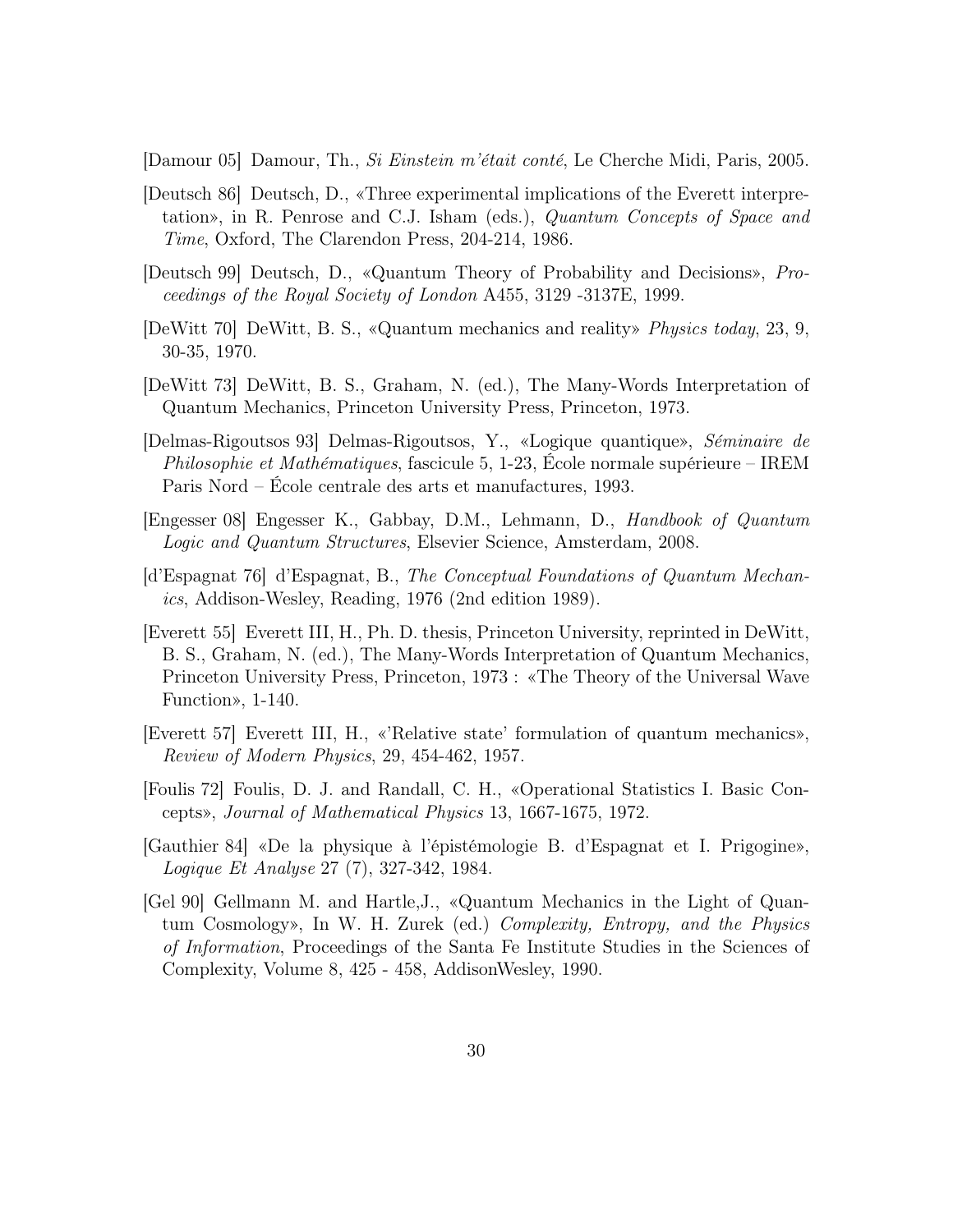- <span id="page-30-2"></span>[Greaves 04] Greaves, H., «Understanding Deutsch's probability in a deterministic multiverse», Studies in History and Philosophy of Modern Physics, Vol. 35 (3), September 2004.
- <span id="page-30-7"></span>[Greaves 10] Greaves, H. and Myrvold, W., 2010, «Everett and Evidence», in S. Saunders, J. Barrett, A. Kent and D. Wallace (eds.), Many Worlds? Everett, Quantum Theory, and Reality, Oxford University Press, 181-205, Oxford and New York, 2010.
- <span id="page-30-5"></span>[Healey 84] Healey, R. A., «How Many Worlds?», Noûs Vol. 18, No. 4, «Special Issue on the Foundations of Quantum Mechanics», 591-616, 1984.
- <span id="page-30-10"></span>[Hossenfelder 18] Hossenfelder, S., Lost in Math: How Beauty Leads Physics Astray, Basic Books, New York, 2018.
- <span id="page-30-11"></span>[Hughes 81] Hughes, R. I.G., «Quantum Logic», Scientific American, Vol. 245, No 4, 202-213, October 1981.
- <span id="page-30-12"></span>[Hughes 92] Hughes, R., The Structure and Interpretation of Quantum Mechanics paperback ed., Harvard University Press, Cambridge, 1992.
- <span id="page-30-0"></span>[Jammer 74] Jammer, M., The Philosophy of Quantum Mechanics, The interpretation of Quantum Mechanics in Historical Perspective, John Wiley and Sons, New-York, London, Sydney, Toronto, 1974.
- <span id="page-30-8"></span>[Kragh 09] Kragh, H., «Contemporary History of Cosmology and the Controversy over the Multiverse», Annals of Science, 66, 529-551, 2009.
- <span id="page-30-4"></span>[Lévy-Leblond 76] Lévy-Leblond, J.-M., «Towards a proper quantum theory (Hints for a recasting)», *Dialectica*, vol. 30, issue 2-3, 161-192, September 1976.
- <span id="page-30-6"></span>[Lockwood 89] Lockwood, M., 1989, Mind, Brain and the Quantum, Basil Blackwell, Oxford, 1989.
- <span id="page-30-9"></span>[Maudlin, 10] Maudlin T., «Can the world be only wavefunction?» In Many Worlds? Saunders, S., Barrett, J., Kent, A., Wallace, D., Eds., 121-143, Oxford University Press, Oxford, 2010.
- <span id="page-30-1"></span>[Misner 57] Misner, Ch. W., «Feynman quantization of general relativitéy», Reviews of Modern Physics, 29, 497-509, 1957.
- <span id="page-30-3"></span>[von Neumann 55] von Neumann, J., J., Mathematical Foundations of Quantum Mechanics, translated by R. T. Beyer;Princeton University Press. Princeton, 1955.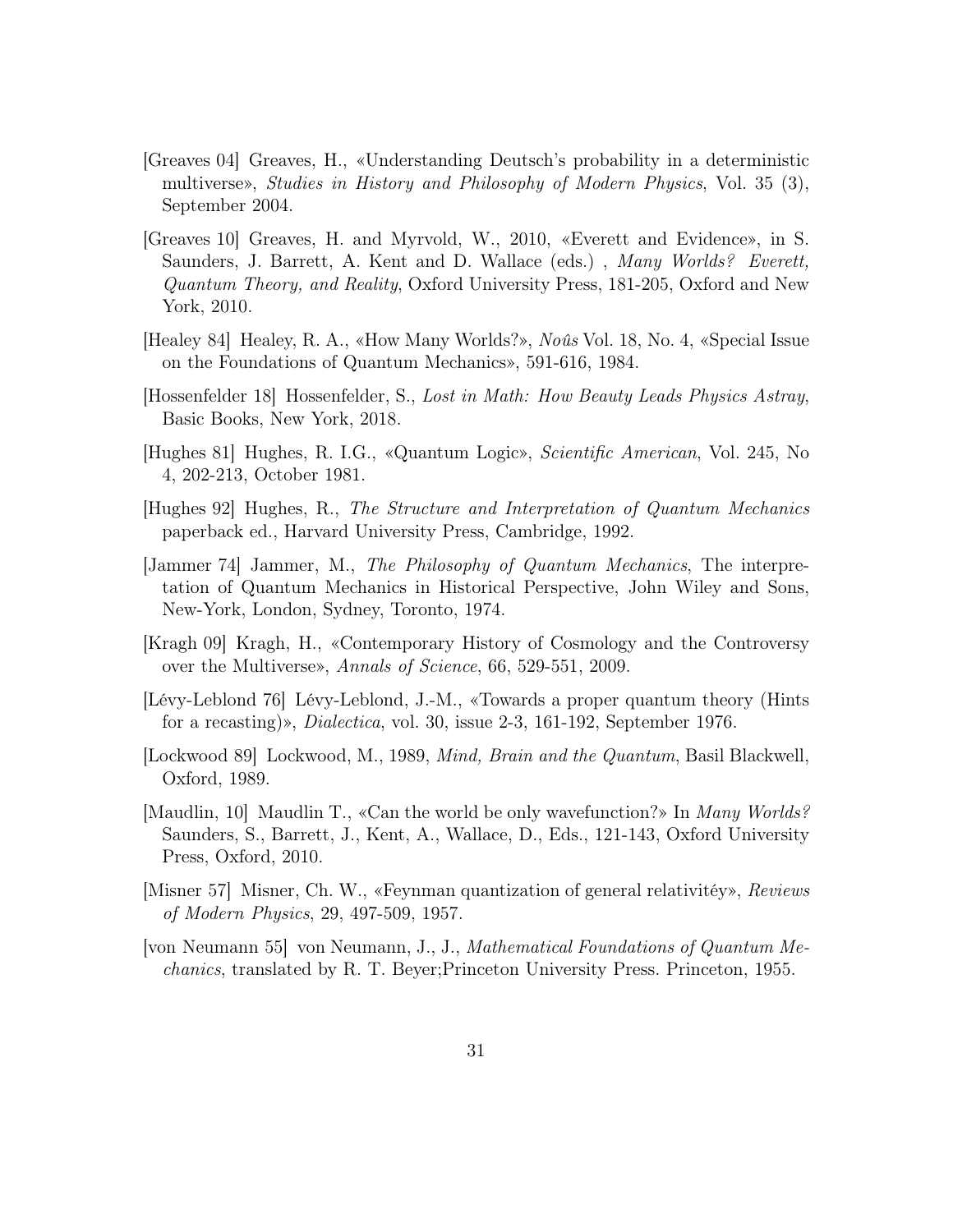- <span id="page-31-6"></span>[Nomura 11] Nomura, Y., «Physical Theories, Eternal Inflation, and Quantum Universe», [arXiv:1104.2324.](http://arxiv.org/abs/1104.2324)
- <span id="page-31-9"></span>[Norton 87] Norton, J., «The logical inconsistency of the old quantum theory of black body radiation», Philosophy of Science, 327-350, 1987.
- <span id="page-31-4"></span>[Page 99] Page, D. N., «Can Quantum Cosmology Give Observational Consequences of Many-Worlds Quantum Theory?» in C. P. Burgess and R. C. Myers (eds.) General Relativity and Relativistic Astrophysics, Eighth Canadian Conference Montreal, Quebec, American Institute of Physics, Melville, New York, 225-232, 1999.
- <span id="page-31-7"></span>[Page 09] Page, D. N., «The Born Rule Dies», [arXiv:0903.4888.](http://arxiv.org/abs/0903.4888)
- <span id="page-31-3"></span>[Pearle 86] Pearle, P., «Models for Reduction», in R. Penrose and C.J. Isham (eds.), Quantum Concepts of Space and Time, Caledonia Press, 204-214, Oxford, 1986.
- <span id="page-31-1"></span>[Popper 82] Popper, K. R., Quantum Theory and the Schism in Physics, Postscrpt to the Logic of Scientific Discovery, W.W. Bartley III, Roman and Littlefield, Totowa, N. J., 1982.
- <span id="page-31-11"></span>[Putnam 75] Putham, H., «Is logic empirical?», in R. Cohen and M.Wartofsky (eds), Boston Studies in the Philosophy of Science, 5, 216-241, 1968. Rep. as "The Logic of Quantum Mechanics" in Mathematics, Matter and Method, vol. 1, 174-197, Cambridge University Press, Cambridge 1975.
- [Rescher 79] Rescher, N., Brandom R., The Logic of inconsistency, Basil Blackwell, Oxford, 1979.
- <span id="page-31-0"></span>[Saunders 08] Saunders S. and WallaceD., «Branching and Uncertainty», British Journal for the Philosophy of Science, Vol. 59, 2008.
- <span id="page-31-2"></span>[Schlosshauer 06] Schlosshauer, M., «Experimental Motivation and Empirical Consistency in Minimal No-Collapse Quantum Mechanics», Annals of Physics, 321, 112-149, 2006.
- <span id="page-31-10"></span>[Svozil 98] Svozil, K., Quantum Logic, Springer Verlag, Singapour, 1998.
- <span id="page-31-8"></span>[Tappenden 19] Tappenden, P., «Everett's Multiverse and the World as Wavefunction», Quantum Reports, 12 September 2019, https://www.researchgate.net/ publication/335786890.
- <span id="page-31-5"></span>[Tipler 12] Tipler F. J., «Nonlocality as Evidence for a Multiverse Cosmology», Modern Physics Letters A, 27: 1250019, 2012.